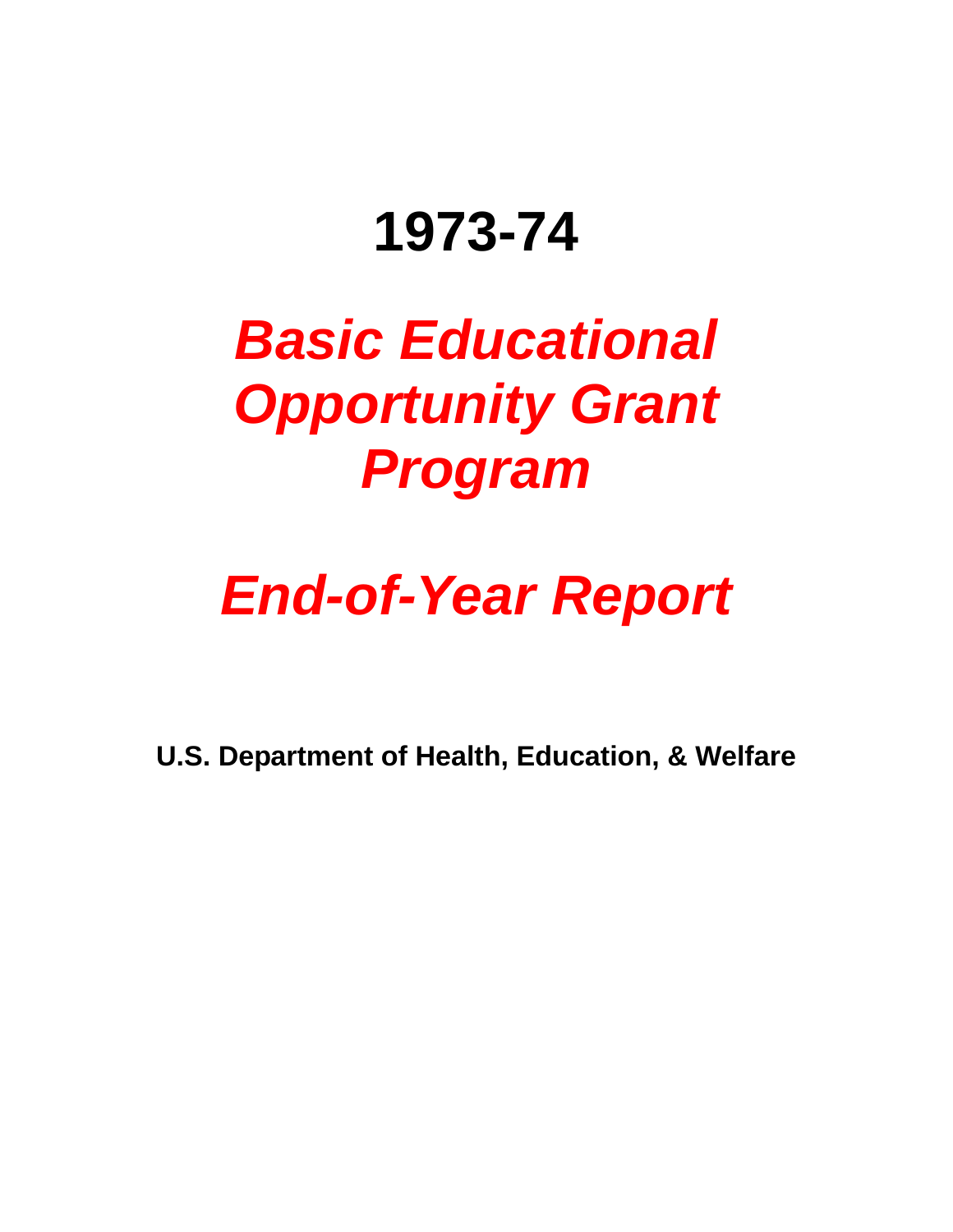### **Basic Educational Opportunity Grant Program End-of-Year Report – Academic Year 1973-74**

**Part I** 

#### **Introduction**

The Basic Educational Opportunity Grant (BEOG) Program is a new source of Federal student financial aid which provided funds for the first time in academic year 1973-74. This program provides for the payment of Basic Grant awards to students attending eligible institutions of postsecondary education. Basic Grant awards are intended to be the "floor" of an eligible student's financial aid to help defray the costs of postsecondary education. Student eligibility is primarily based on financial need determined on the basis of a formula developed by the Office of Education (OE) and reviewed annually by Congress. Under this program, a student would complete an application form providing certain income and asset information required to calculate his eligibility index. This application form is submitted to an OE contractor who will calculate the eligibility index in accordance with the congressionally approved formula and notify the student of the results of this computation by means of a Student Eligibility Report. The student in turn will submit the Student Eligibility Report to the institution of his choice for payment of the grant award. The amount of the award is determined on the basis of a payment schedule which is issued annually by the Office of Education. As such, the program is essentially a formula program under which little discretion is permissible both in terms of establishing the students' eligibility and determination of his grant amount.

The Basic Grant appropriation for the 1973-74 academic year was \$122.1 million. At this level of funding, it would not have been possible to make meaningful awards to the entire population of potentially eligible students. Therefore, the appropriation language restricted Basic Grant assistance to those students who began or will begin their postsecondary education after July 1, 1973 and are enrolled on a full-time basis.

The following end of year report presents a summary of applicant information received from that eligible student population and various characteristics of these applicants.

It should be noted, however, that in view of the late Congressional approval of the Family Contribution Schedule and program appropriations during the first year of the program, serious delays in the implementation of the program were experienced. In addition, because of varying institutional capabilities to effectively administer Basic Grant program operations on short notice, the rate of student applicants tended to be affected by the degree of institutional effort o establish program procedures during the 1973- 74 academic year. For this reason, the first year of program activity should not be considered as representative of the program's full potential. Therefore, in the analysis of this data, considerable caution should be exercised in making long-range projections or determinations of program impact.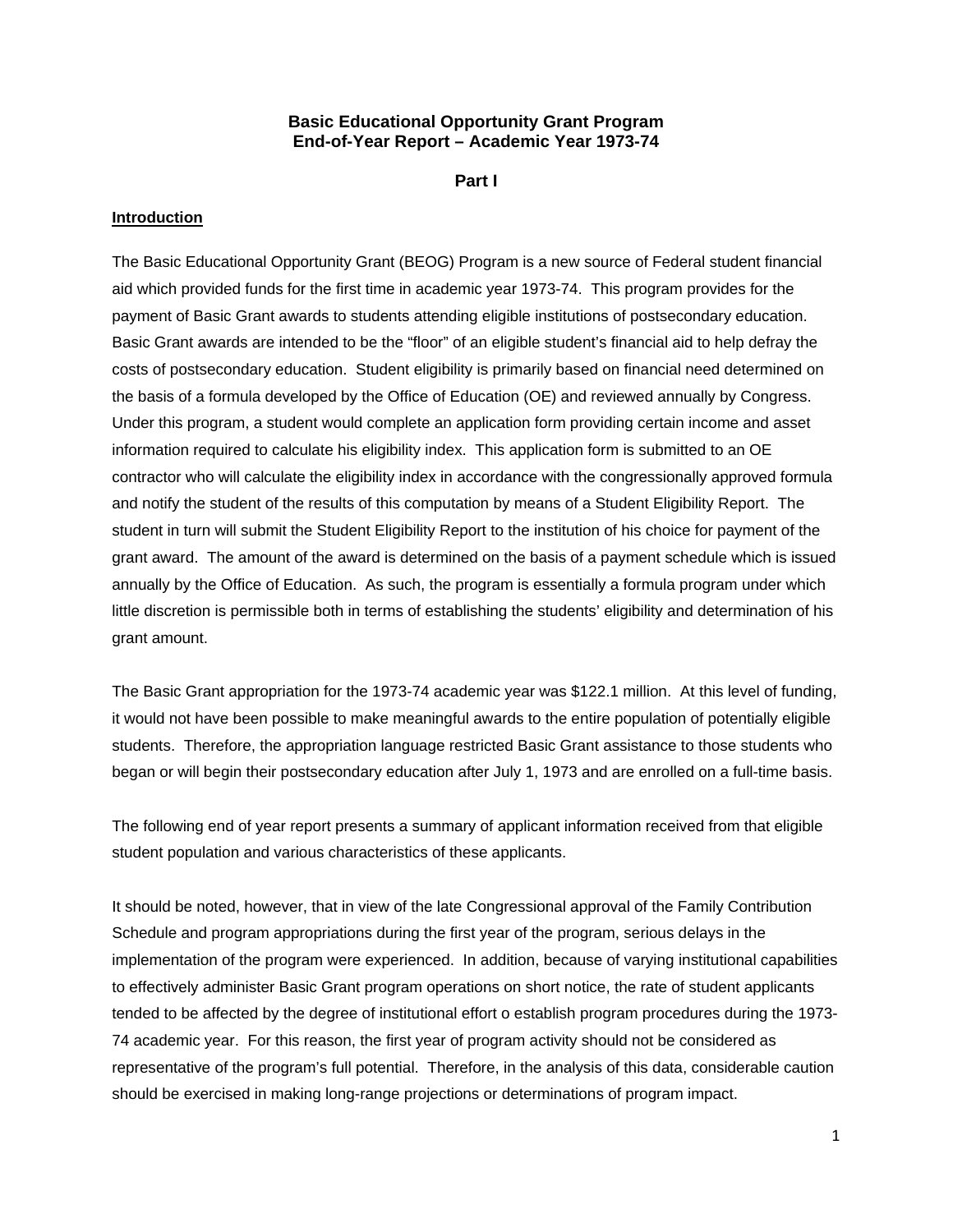#### **Summary of 1973-74 Basic Grant Operations**

The following is a general status report for the Basic Grant Program for the 1973-74 academic year. Part I is concerned with the summary of applicant information. Part II deals with institutional reported information, i.e., where students enrolled, type of institutions, award levels, etc. Part II is attached as a separate report.

Part I indicates the characteristics and distribution of the applicant population. The tables are categorized to show statistics for (1) Total application population, (2) Dependent Student applicants, and (3) Independent Student applicants in terms of their family income distribution and their eligibility determinations.

In examining the tables it is clearly evident that applicants from lower income families qualify at a higher rate than those from higher income families. Applicants receiving social security educational benefits are predominately from low income families, but because of the treatment of their social security benefits as effective income, their eligibility rates are significantly lower than the eligibility rate for the total application population. Similarly, the treatment of 50% of veterans' benefits as effective income also results in lower eligibility rate for applicants receiving VA educational benefits. It should be noted, however, that beginning with the 1975 academic year, the treatment of social security and VA educational benefits in the family contribution formula has been significantly changed to permit substantially higher qualification rates for those categories of the applicant population.

The following provides a more detailed summary of each set of tables.

#### **Table I -** Summary of Statistics – Basic Grant Program 1973-74

This table provides an overall summary of the total applicants received in the program for the 1973-74 academic year. Table I indicates that of 482,331 valid applications, 423,229 were received from dependent students and 59,102 from independent students. Of the 482,331 valid applications processed, a total 268,444 applicants (55.7%) qualified for Basic Grants. Among the qualifying applicants, 232,641 or 86.7% were dependent applicants and 35,803 or 13.3 % were independent applicants.

The overall qualification rate is 55.7%. However, when the qualifying population is broken down among the various categories of applicants, the qualifying rate for dependent applicants is 55.0%, for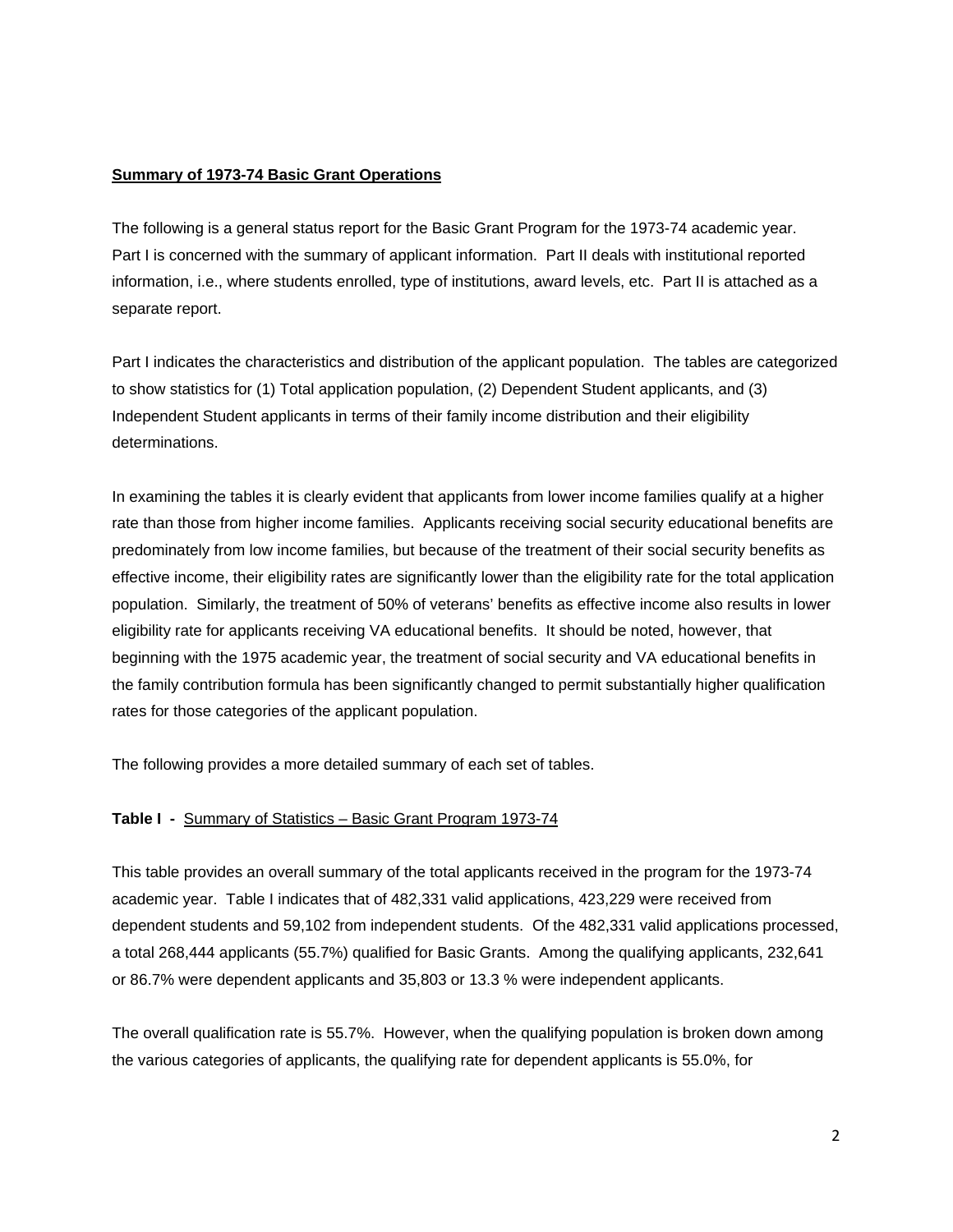independent applicants 60.6%, for applicants receiving social security educational benefits 29.7%, and for applicants receiving veterans education benefits 18.8%.

## **Table Series II -** Applicants by Eligibility Status and Income Range

This series of tables provide a breakdown of the total applicant population, qualifying and non-qualifying by income range with percentage distribution.

Table II-A indicates that 50.9% (136,901) of all qualify applicants had incomes below \$6,000, and 49.1% (131,543) of all qualifying applicants had incomes of \$6,000 and above. Of the total non-qualifying applicants, 15.9% (33,968) had incomes below \$6,000 and 84.1% (179,919) had incomes of \$6,000 and above.

Looking at Table II-B, the dependent applicant population, 44.9% (104,449) of dependent applicants qualifying had income below \$6,000 and 55.1% (128,192) had incomes of \$6,000 and above. Of the total non-qualify dependent applicants 11.6% (22,108) had incomes below \$6,000 and 88.4% (168,480) incomes of \$6,000 and above.

Table II-C indicates that 90.7% (32,452) of all qualifying independent applicants had incomes below \$6,000, and 9.3% (3,351) had incomes of \$6,000 and above. Of the total non-qualifying independent applicants, 50.6% (11,789) had incomes below \$6,000, and 49.4% (11,510) had incomes of \$6,000 and above.

# **Table Series III -** Eligibility Index Level by Family Income

This series of tables provide a breakdown of all qualified applicants by income range and level of eligibility. Qualifying applicants with indices of 599 and below received awards ranging from \$248 to \$452. Those qualifying with indices of 600 and above received awards ranging from \$50 to \$217.

Table III-A indicates that out of all qualifying applicants, 67.0% (179,727) had an eligibility index of 599 or below. Of these qualified applicants with indices of 599 or below, 65.8% (118,272) had incomes below \$6,000.

This table also shows that 33.0% (88,717) of all qualifying applicants had indices of 600 and above. Of all qualifying applicants with indices of 600 and above, 21.0% (18,629) had incomes below \$6,000.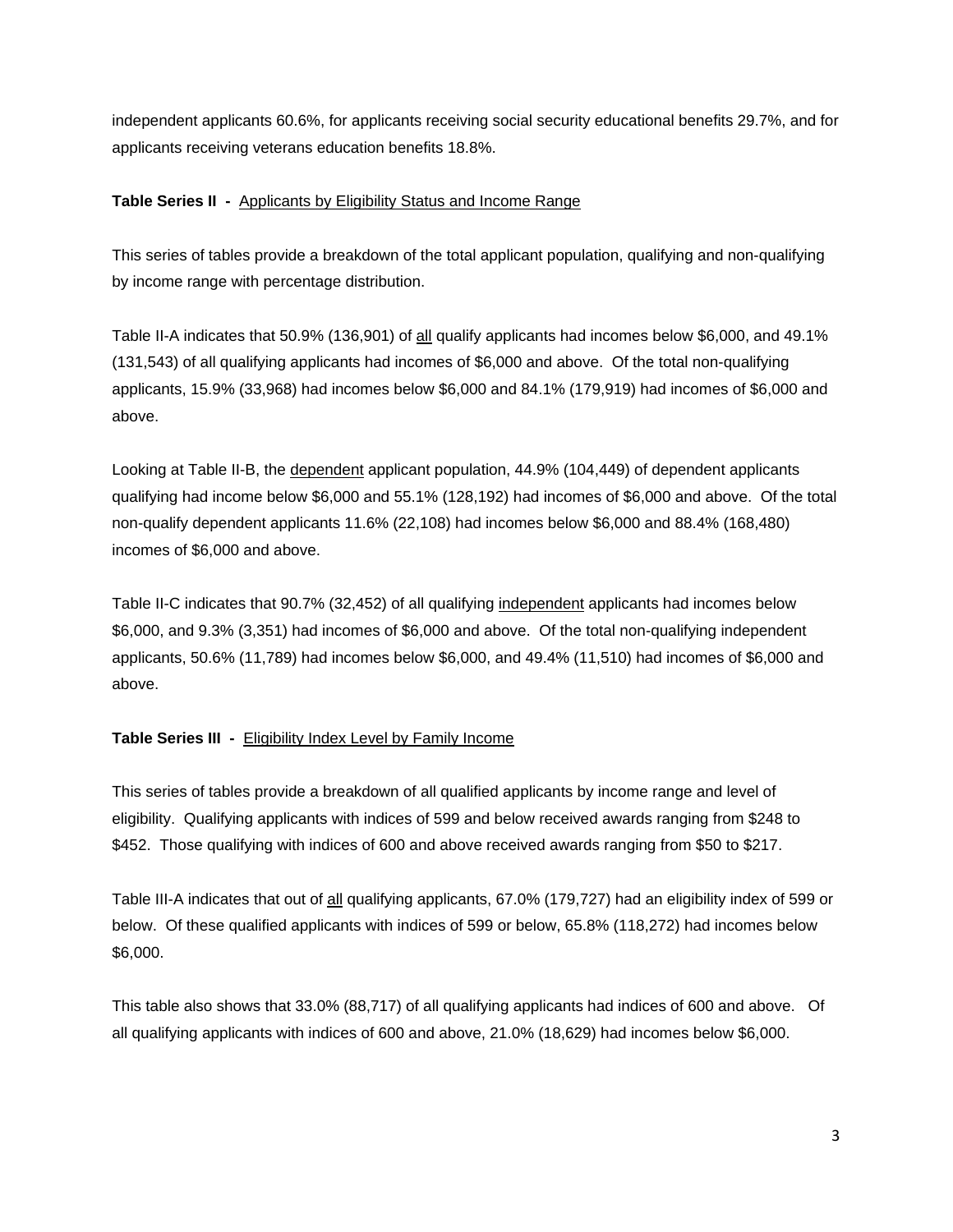Table III-B indicates that 65.1% (151,427) of qualified dependent applicants had an eligibility index of 599 or below. Of these qualified dependent applicants with indices of 599 or below, 60.3% (91,291) had incomes below \$6,000. This table also shows that 34.9% (81,214) of qualified dependent applicants had indices of 600 and above. Of these qualified dependent applicants with indices of 600 and above, 16.2% (13,158) had income below \$6,000.

Table III-C indicates that 79.1% (28,320) of all qualified independent applicants had an eligibility index of 599 or below. Of these qualified independent applicants with indices of 599 or below, 95.3% (26,981) had income below \$6,000. This table also shows that 20.9% (7,483) of all qualified independent applicants had an index of 600 or above. Of these qualified independent applicants with indices of 600 or above, 73.1% (5,471) had incomes below \$6,000.

## **Table IV -** Applicants with Social Security Educational Benefits

This table provides an illustration of the total number of applicants receiving social security educational benefits, those qualify and not qualifying, by income range with percentage distribution. Specifically, 81.8% (13,394) of all qualifying applicants receiving social security educational benefits had incomes below \$6,000 and 18.2% (2,985) had incomes of \$6,000 and above. Of the total non-qualifying applicants receiving social security educational benefits, 46.5% (18,030) had incomes below \$6,000 and 53.5% (20,717) had incomes of \$6,000 and above.

## **Table V -** Applicants with Veterans Educational Benefits

This table provides an illustration of the total number of applicants receiving veterans educational benefits, those qualifying and not qualifying, by income range with percentage distribution. Specifically, 85.4% (4,286) of all qualifying applicants receiving veterans educational benefits had incomes below \$6,000 and 14.6% (734) had incomes of \$6,000 and above. Of the total non-qualifying applicants receiving veterans educational benefits, 48.4% (10,460) had incomes below \$6,000 and 51.6% (11,165) had incomes of \$6,000 and above.

## **Table Series VI**

Tables VI-A, B, and C provide a distribution of applicants by state for Total Applicants, Dependent Applicants, and Independent Applicants, total qualifying and total non-qualifying. It should be noted that this data reflects the current mailing address of the applicant and is not necessarily where he is attending school. As such, the state distribution of applicants does not necessary reflect the legal residence of the students.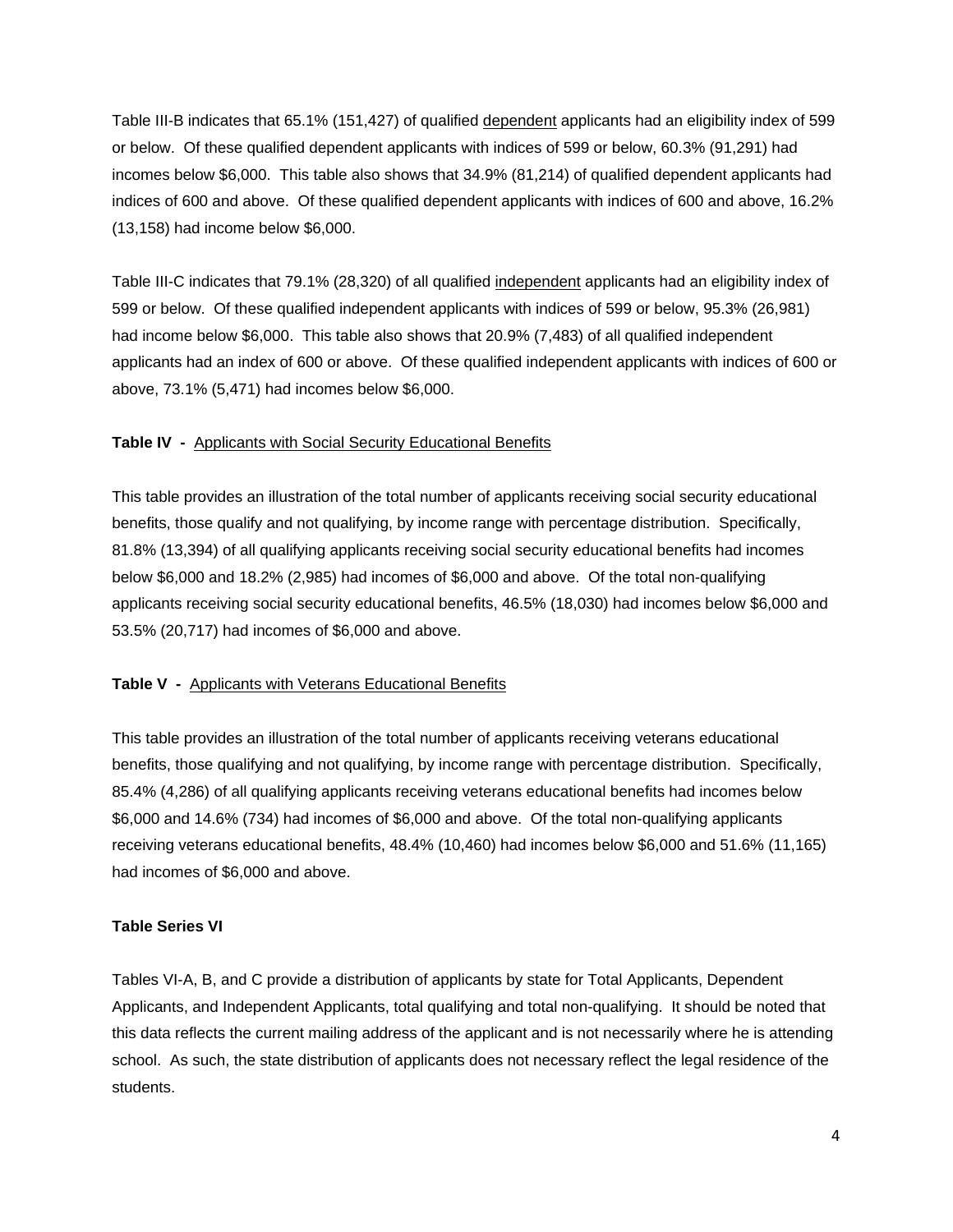## **Table VII**

The amount of a student's award is based on the students' eligibility index, the cost of attendance at his school, and available appropriations for that academic year. This award information is indicated on a payment schedule which is issued annually to all eligible educational institutions by the U.S. Office of Education. Table VII is a copy of the payment schedule which was in effect during the 1973-74 academic year.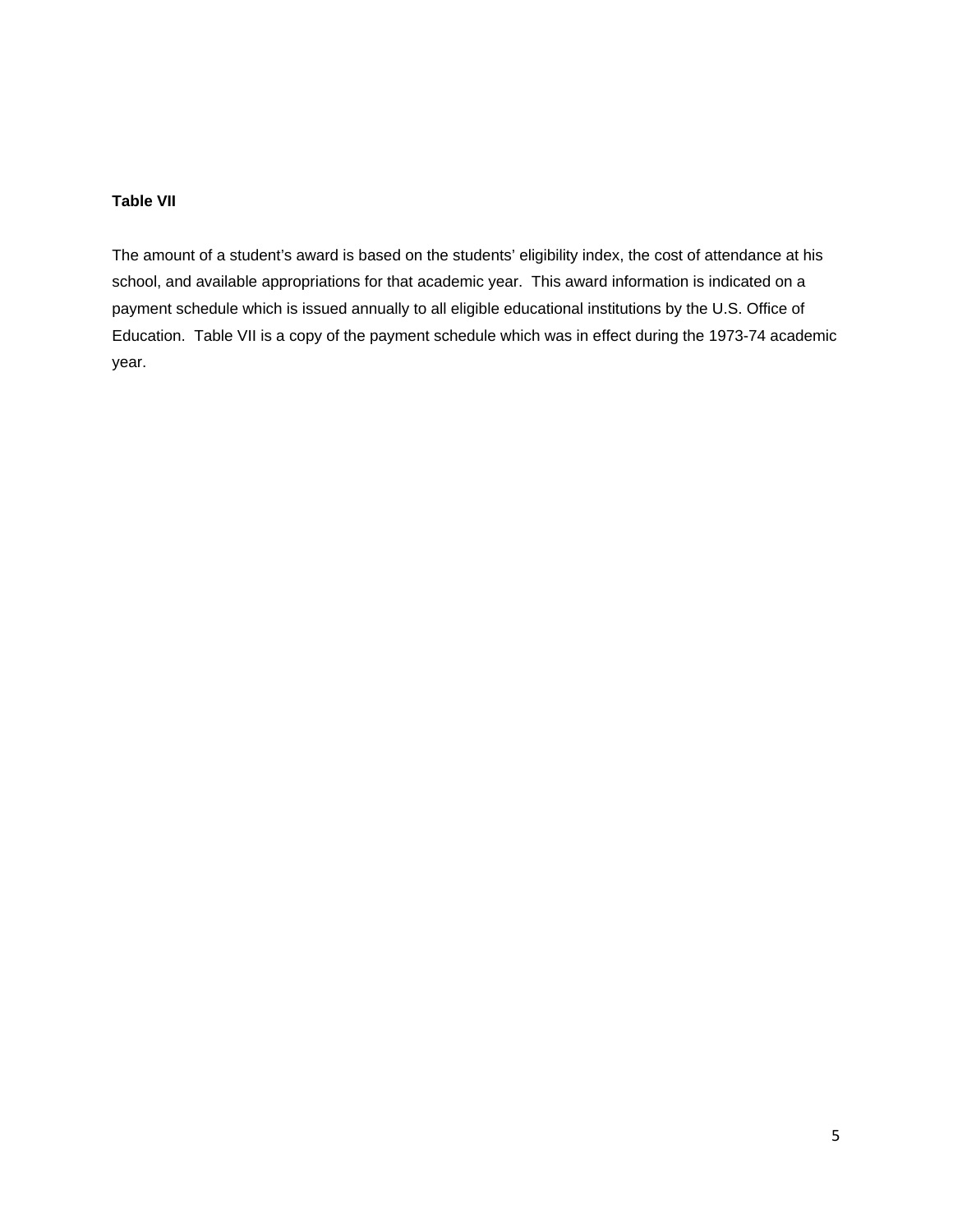## **TABLE I**

## **SUMMARY OF STATISTICS - BASIC EDUCATIONAL OPPORTUNITY GRANT PROGRAM AWARD YEAR 1973-74**

|    | <b>Number of Applications Processed</b>                                          | 512,866 |
|----|----------------------------------------------------------------------------------|---------|
|    | Number of Applications Returned (Insufficient Data)                              | 100,862 |
|    | Number of Applications Not Corrected                                             | 30,535  |
|    | Number of Valid Applications                                                     | 482,331 |
|    | Number of Applicants Qualified                                                   | 268,444 |
|    | Number of Applicants Not Qualified                                               | 213,887 |
|    | Percent of Valid Applicants Qualifying                                           | 55.7    |
|    |                                                                                  |         |
|    | DATA SUMMARY OF VALID APPLICATIONS                                               |         |
| 1. | <b>Dependent Students</b>                                                        |         |
|    | Number of Valid Applicants from Dependent Students                               | 423,229 |
|    | Percentage of Valid Applications from Dependent Students                         | 87.7    |
|    | Number of Dependent Applicants who Qualify                                       | 232,641 |
|    | Percentage of Dependent Applicants who Qualify                                   | 55.0    |
| 2. | <b>Independent Students</b>                                                      |         |
|    | Number of Valid Applicants from Independent Students                             | 59,102  |
|    | Percentage of Valid Applications from Independent Students                       | 12.3    |
|    | Number of Independent Applicants who Qualify                                     | 35,803  |
|    | Percentage of Independent Applicants who Qualify                                 | 60.6    |
| 3. | <b>Applicants with Farm Assets</b>                                               |         |
|    | Number of Dependent Applicants with Farm Assets                                  | 25,360  |
|    | Percentage of Dependent Applicants with Farm Assets                              | 6.0     |
|    | Number of Dependent Applicants with Farm Assets Who Qualify                      | 10,468  |
|    | Percentage of Dependent Applicants with Farm Assets Who Qualify                  | 41.3    |
| 4. | <b>Applicants with Business Assets</b>                                           |         |
|    | Number of Dependent Applicants with Business Assets                              | 24,412  |
|    | Percentage of Dependent Applicants with Business Assets                          | 5.8     |
|    | Number of Dependent Applicants with Business Assets Who Qualify                  | 10,763  |
|    | Percentage of Dependent Applicants with Business Assets Who Qualify              | 44.1    |
| 5. | <b>Social Security Educational Benefit Recipients</b>                            |         |
|    | Number of Applicants Receiving Social Security Educational Benefits              | 55,126  |
|    | Percent of Applicants Receiving Social Security Educational Benefits             | 11.4    |
|    | Number of Applicants Receiving Social Security Educational Benefits Who Qualify  | 26,379  |
|    | Percent of Applicants Receiving Social Security Educational Benefits Who Qualify | 29.7    |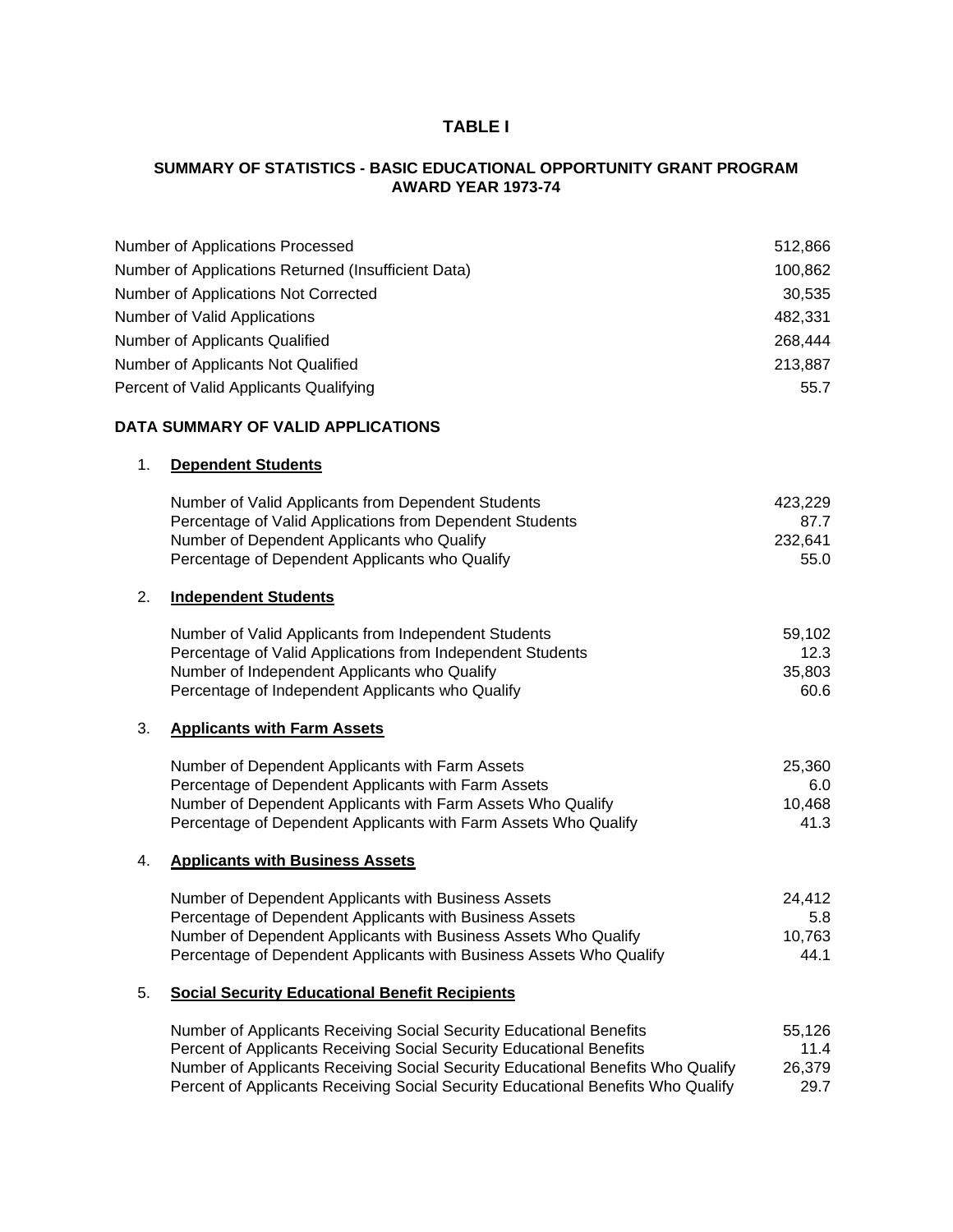# 6. **Veterans Educational Benefit Recipients**

| Number of Applicants Receiving Veteran Educational Benefits              | 26.645 |
|--------------------------------------------------------------------------|--------|
| Percent of Applicants Receiving Veteran Educational Benefits             | 5.5    |
| Number of Applicants Receiving Veteran Educational Benefits Who Qualify  | 5.020  |
| Percent of Applicants Receiving Veteran Educational Benefits Who Qualify | 18.8   |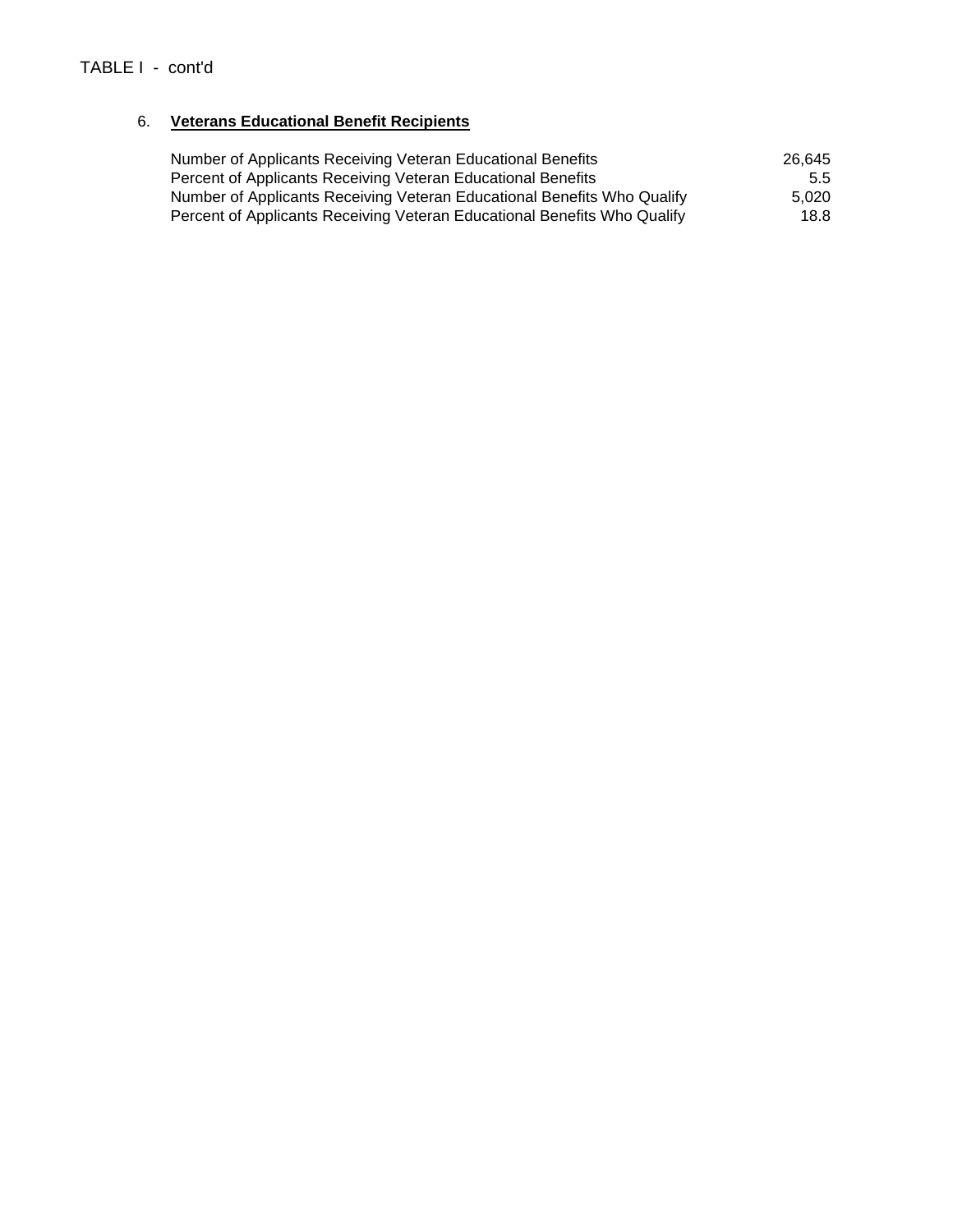|                                                                                                  | TOTAL APPLICANTS BY ELIGIBILITY STATUS AND INCOME RANGE<br><b>AWARD YEAR 1973-74</b> |               |               |                     |                |            |              |  |  |
|--------------------------------------------------------------------------------------------------|--------------------------------------------------------------------------------------|---------------|---------------|---------------------|----------------|------------|--------------|--|--|
|                                                                                                  |                                                                                      |               |               | <b>INCOME RANGE</b> |                |            |              |  |  |
| <b>TOTAL APPLICANTS</b>                                                                          | $$0-2,999$                                                                           | \$3,000-4,499 | \$4,500-5,999 | \$6,000-8,999       | \$9,000-11,999 | $$12,000+$ | <b>TOTAL</b> |  |  |
| <b>QUALIFYING</b>                                                                                | 84.0                                                                                 | 77.3          | 75.8          | 71.9                | 55.3           | 14.8       | 55.7         |  |  |
| <b>NON-QUALIFYING</b>                                                                            | 16.0                                                                                 | 22.7          | 24.2          | 28.1                | 44.7           | 85.2       | 44.3         |  |  |
| <b>TOTAL PERCENTAGE</b>                                                                          | 100.0                                                                                | 100.0         | 100.0         | 100.0               | 100.0          | 100.0      | 100.0        |  |  |
| <b>TOTAL NUMBER OF</b><br><b>APPLICANTS</b>                                                      | 81,987                                                                               | 45,137        | 43,745        | 88,354              | 86,291         | 136,817    | 482,331      |  |  |
| PERCENT OF TOTAL<br><b>NUMBER OF</b><br><b>APPLICANTS</b>                                        | 17.0                                                                                 | 9.4           | 9.1           | 18.3                | 17.9           | 28.4       | 100.0        |  |  |
| <b>NUMBER OF QUALIFIED</b><br><b>APPLICANTS</b>                                                  | 68,850                                                                               | 34,908        | 33,143        | 63,539              | 47,709         | 20,295     | 268,444      |  |  |
| <b>PERCENTAGE OF</b><br><b>QUALIFIED</b><br><b>APPLICANTS WITHIN</b><br><b>EACH INCOME RANGE</b> | 25.6                                                                                 | 13.0          | 12.3          | 23.7                | 17.8           | 7.6        | 100.0        |  |  |

**Table II-A**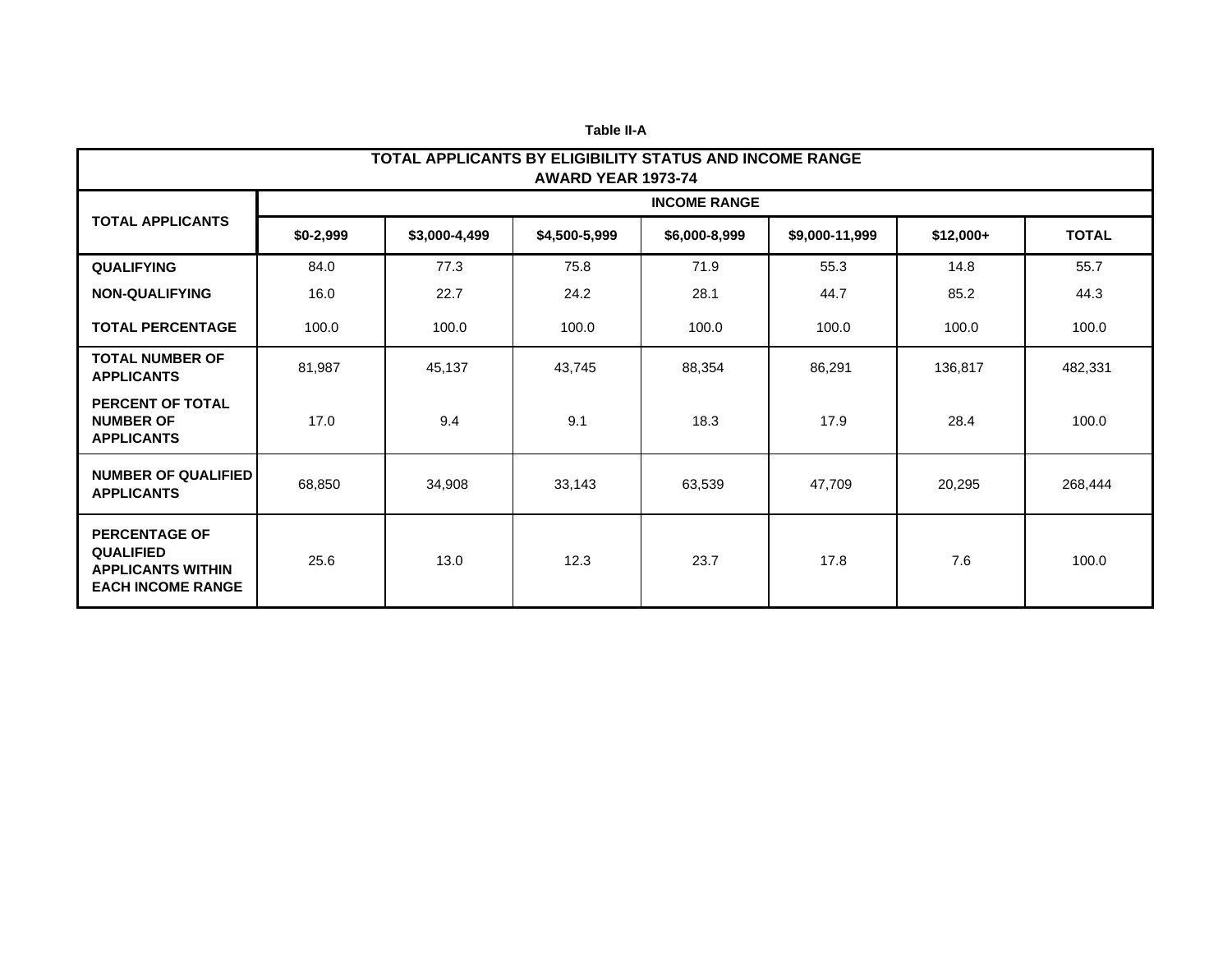|                                                                                                  | DEPENDENT APPLICANTS BY ELIGIBILITY STATUS AND INCOME RANGE<br>AWARD YEAR 1973-74 |               |               |                     |                |            |              |  |  |
|--------------------------------------------------------------------------------------------------|-----------------------------------------------------------------------------------|---------------|---------------|---------------------|----------------|------------|--------------|--|--|
|                                                                                                  |                                                                                   |               |               | <b>INCOME RANGE</b> |                |            |              |  |  |
| <b>TOTAL APPLICANTS</b>                                                                          | $$0-2,999$                                                                        | \$3,000-4,499 | \$4,500-5,999 | \$6,000-8,999       | \$9,000-11,999 | $$12,000+$ | <b>TOTAL</b> |  |  |
| <b>QUALIFYING</b>                                                                                | 83.6                                                                              | 82.9          | 80.4          | 75.5                | 57.6           | 15.1       | 55.0         |  |  |
| <b>NON-QUALIFYING</b>                                                                            | 16.4                                                                              | 17.1          | 19.6          | 24.5                | 42.4           | 84.9       | 45.0         |  |  |
| <b>TOTAL PERCENTAGE</b>                                                                          | 100.0                                                                             | 100.0         | 100.0         | 100.0               | 100.0          | 100.0      | 100.0        |  |  |
| <b>TOTAL NUMBER OF</b><br><b>APPLICANTS</b>                                                      | 54,885                                                                            | 35,026        | 36,728        | 80,185              | 82,326         | 134,079    | 423,229      |  |  |
| <b>PERCENT OF TOTAL</b><br><b>NUMBER OF</b><br><b>APPLICANTS</b>                                 | 13.0                                                                              | 8.3           | 8.7           | 18.9                | 19.5           | 31.7       | 100.0        |  |  |
| <b>NUMBER OF QUALIFIED</b><br><b>APPLICANTS</b>                                                  | 45,862                                                                            | 29,049        | 29,538        | 60,518              | 47,417         | 20,257     | 232,641      |  |  |
| <b>PERCENTAGE OF</b><br><b>QUALIFIED</b><br><b>APPLICANTS WITHIN</b><br><b>EACH INCOME RANGE</b> | 19.7                                                                              | 12.5          | 12.7          | 26.0                | 20.4           | 8.7        | 100.0        |  |  |

**Table II-B**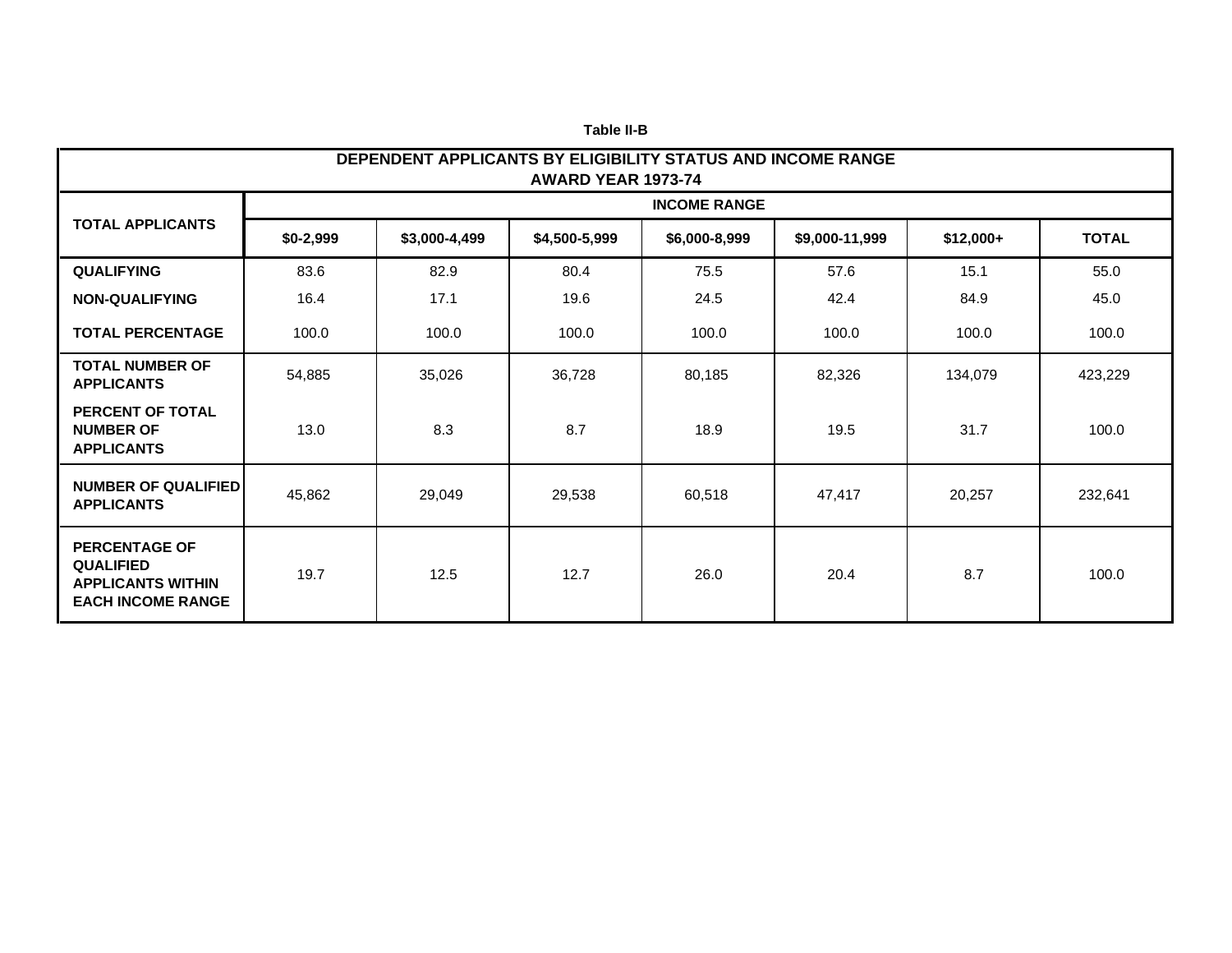|                                                                                                  | <b>INDEPENDENT APPLICANTS BY ELIGIBILITY STATUS AND INCOME RANGE</b><br>AWARD YEAR 1973-74 |               |               |                     |                |            |              |  |  |
|--------------------------------------------------------------------------------------------------|--------------------------------------------------------------------------------------------|---------------|---------------|---------------------|----------------|------------|--------------|--|--|
|                                                                                                  |                                                                                            |               |               | <b>INCOME RANGE</b> |                |            |              |  |  |
| <b>TOTAL APPLICANTS</b>                                                                          | $$0-2,999$                                                                                 | \$3,000-4,499 | \$4,500-5,999 | \$6,000-8,999       | \$9,000-11,999 | $$12,000+$ | <b>TOTAL</b> |  |  |
| <b>QUALIFYING</b>                                                                                | 84.8                                                                                       | 57.9          | 51.4          | 37.0                | 7.4            | 1.4        | 60.6         |  |  |
| <b>NON-QUALIFYING</b>                                                                            | 15.2                                                                                       | 42.1          | 48.6          | 63.0                | 92.6           | 98.6       | 39.4         |  |  |
| <b>TOTAL PERCENTAGE</b>                                                                          | 100.0                                                                                      | 100.0         | 100.0         | 100.0               | 100.0          | 100.0      | 100.0        |  |  |
| <b>TOTAL NUMBER OF</b><br><b>APPLICANTS</b>                                                      | 27,102                                                                                     | 10,111        | 7,017         | 8,169               | 3,965          | 2,738      | 59,102       |  |  |
| <b>PERCENT OF TOTAL</b><br><b>NUMBER OF</b><br><b>APPLICANTS</b>                                 | 45.9                                                                                       | 17.1          | 11.9          | 13.8                | 6.7            | 4.6        | 100.0        |  |  |
| <b>NUMBER OF</b><br><b>QUALIFIED</b><br><b>APPLICANTS</b>                                        | 22,988                                                                                     | 5,859         | 3,605         | 3,021               | 292            | 38         | 35,803       |  |  |
| <b>PERCENTAGE OF</b><br><b>QUALIFIED</b><br><b>APPLICANTS WITHIN</b><br><b>EACH INCOME RANGE</b> | 64.2                                                                                       | 16.4          | 10.1          | 8.4                 | 0.8            | 0.1        | 100.0        |  |  |

**Table II-C**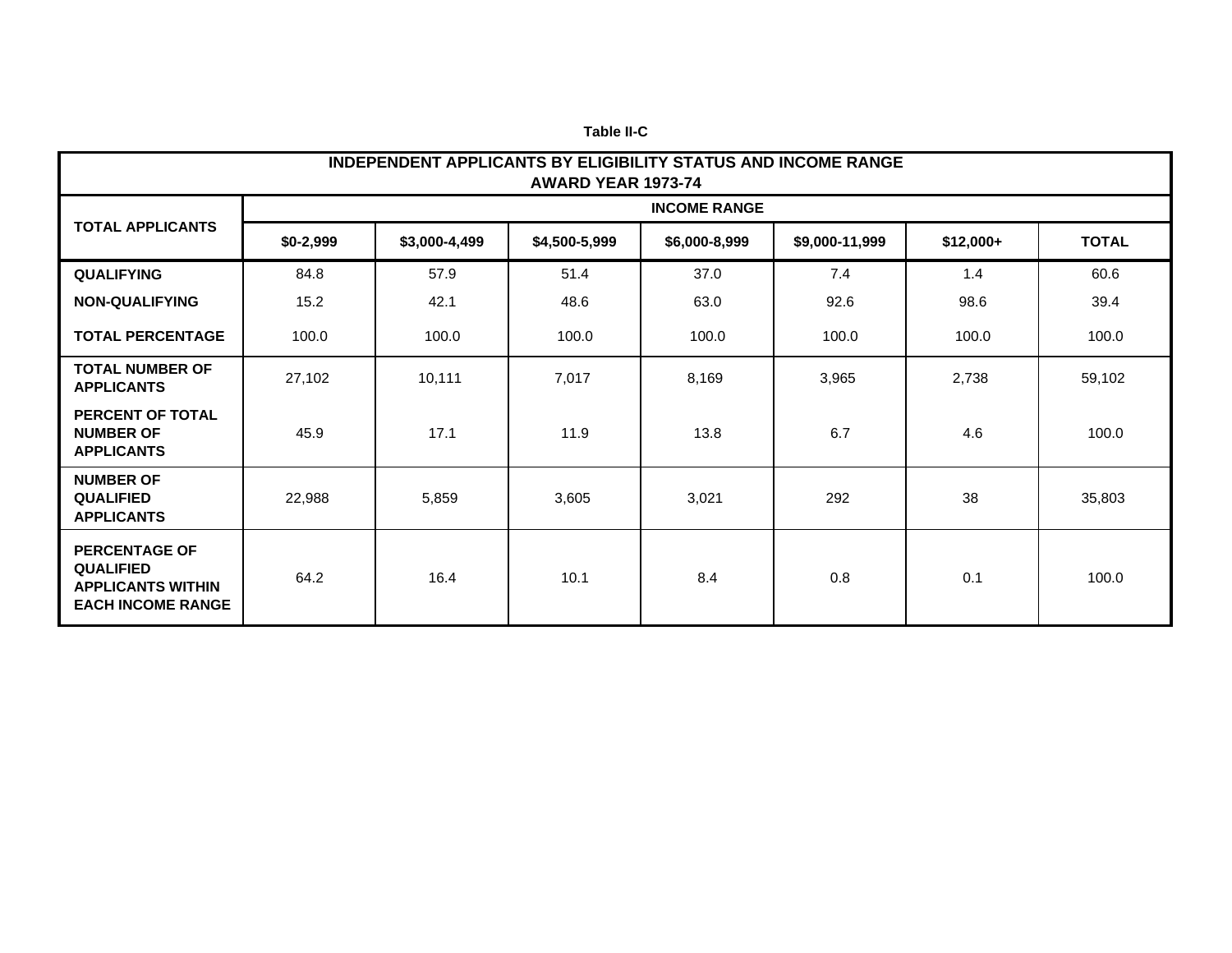#### Table III-A

### **ELIGIBILITY INDEX LEVEL BY FAMILY INCOME FOR ALL QUALIFIED APPLICANTS**

#### **AWARD YEAR 1973-74**

# **TOTAL NUMBER OF PERSONS AND PERCENT IN INCOME RANGE**

| <b>ELIGIBILITY</b>                                                              |            |               |               | <b>INCOME RANGE</b> |                |            | <b>TOTAL QUALIFIED</b>                           |
|---------------------------------------------------------------------------------|------------|---------------|---------------|---------------------|----------------|------------|--------------------------------------------------|
| <b>INDEX</b>                                                                    | $$0-2,999$ | \$3,000-4,499 | \$4,500-5,999 | \$6,000-8,999       | \$9,000-11,999 | $$12,000+$ | <b>APPLICANTS BY</b><br><b>ELEIGIBLITY INDEX</b> |
| $0 - 199$                                                                       | 52,180     | 25,556        | 19,451        | 17,098              | 2,520          | 706        | 117,511                                          |
|                                                                                 | 75.8       | 73.2          | 58.7          | 26.9                | 5.3            | 3.5        | 43.8                                             |
| 200-399                                                                         | 4,042      | 3,257         | 5,036         | 13,393              | 4,602          | 719        | 31,049                                           |
|                                                                                 | 5.9        | 9.3           | 15.2          | 21.1                | 9.6            | 3.5        | 11.6                                             |
| 400-599                                                                         | 3,344      | 2,033         | 3,373         | 12,353              | 8,284          | 1,780      | 31,167                                           |
|                                                                                 | 4.9        | 5.8           | 10.2          | 19.4                | 17.4           | 8.8        | 11.6                                             |
| 600-799                                                                         | 3,084      | 1,575         | 2,248         | 9,619               | 11,391         | 3,711      | 31,628                                           |
|                                                                                 | 4.5        | 4.5           | 6.8           | 15.1                | 23.9           | 18.3       | 11.8                                             |
| 800-999                                                                         | 3,712      | 1,449         | 1,803         | 6,893               | 12,228         | 6,283      | 32,368                                           |
|                                                                                 | 5.4        | 4.2           | 5.4           | 10.8                | 25.6           | 31.0       | 12.1                                             |
| 1,000-1,199                                                                     | 2,488      | 1,038         | 1,232         | 4,183               | 8,684          | 7,096      | 24,721                                           |
|                                                                                 | 3.6        | 3.0           | 3.7           | 6.6                 | 18.2           | 35.0       | 9.2                                              |
| <b>TOTAL</b>                                                                    | 68,850     | 34,908        | 33,143        | 63,539              | 47,709         | 20,295     | 268,444                                          |
|                                                                                 | 100        | 100           | 100           | 100                 | 100            | 100        | 100.0                                            |
| <b>PERCENT OF</b><br><b>APPLICANTS IN</b><br><b>EACH INCOME</b><br><b>RANGE</b> | 25.6       | 13.0          | 12.3          | 23.7                | 17.8           | 7.6        | 100.0                                            |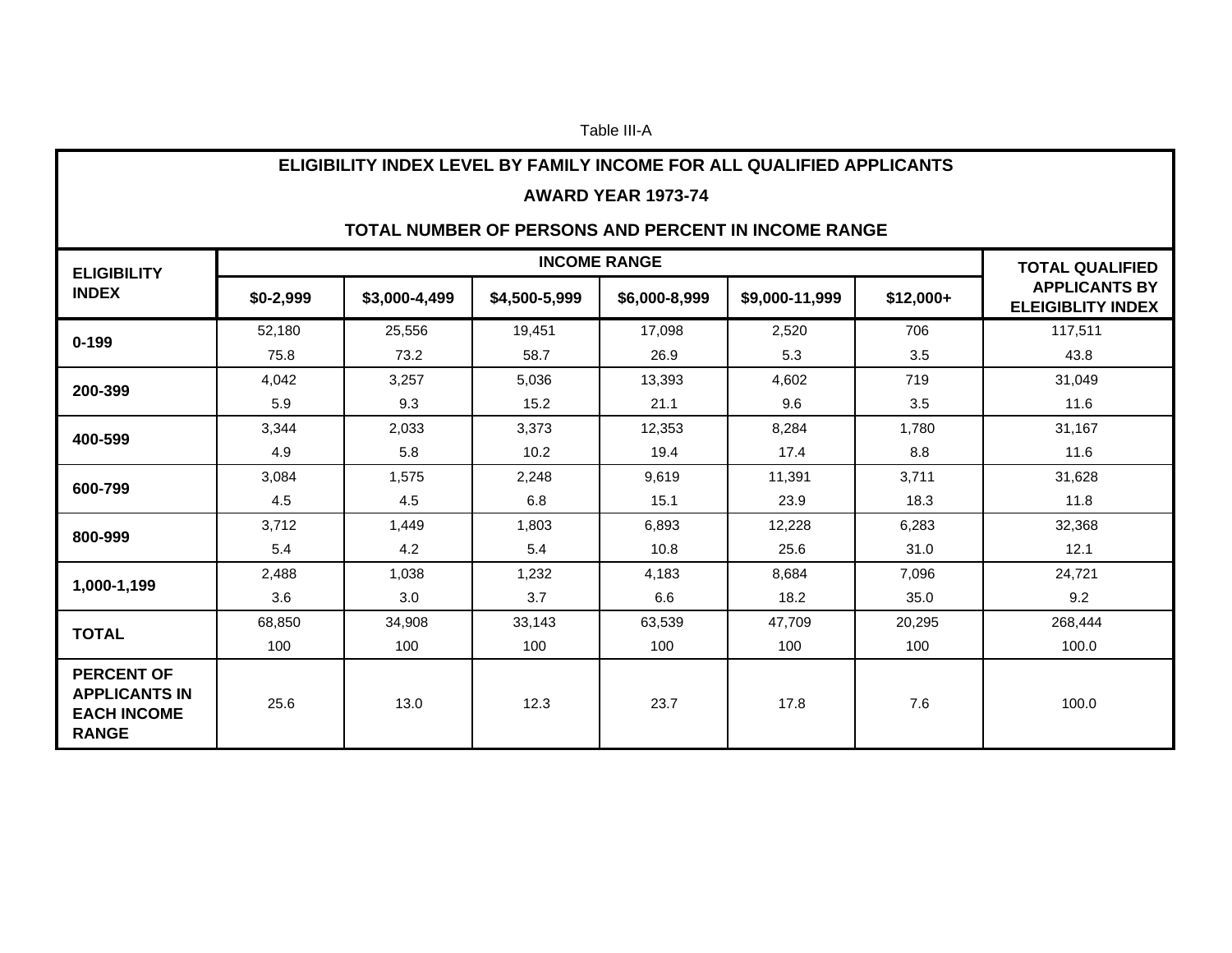#### Table III-B

### **ELIGIBILITY INDEX LEVEL BY FAMILY INCOME FOR ALL QUALIFIED APPLICANTS**

#### *DEPENDENT APPLICANTS* **- AWARD YEAR 1973-74**

# **TOTAL NUMBER OF PERSONS AND PERCENT IN INCOME RANGE**

| <b>ELIGIBILITY</b>                                                              |            |               |               | <b>INCOME RANGE</b> |                |            | <b>TOTAL QUALIFIED</b>                           |
|---------------------------------------------------------------------------------|------------|---------------|---------------|---------------------|----------------|------------|--------------------------------------------------|
| <b>INDEX</b>                                                                    | $$0-2,999$ | \$3,000-4,499 | \$4,500-5,999 | \$6,000-8,999       | \$9,000-11,999 | $$12,000+$ | <b>APPLICANTS BY</b><br><b>ELEIGIBLITY INDEX</b> |
| $0 - 199$                                                                       | 35,362     | 21,162        | 17.863        | 16.678              | 2,499          | 695        | 94,259                                           |
|                                                                                 | 77.1       | 72.8          | 60.5          | 27.6                | 5.3            | 3.4        | 40.5                                             |
| 200-399                                                                         | 2,899      | 2,696         | 4,502         | 13,078              | 4,586          | 719        | 28,480                                           |
|                                                                                 | 6.3        | 9.3           | 15.2          | 21.6                | 9.7            | 3.5        | 12.2                                             |
|                                                                                 | 2,217      | 1,727         | 2,863         | 11,842              | 8,263          | 1,776      | 28,688                                           |
| 400-599                                                                         | 4.8        | 5.9           | 9.7           | 19.6                | 17.4           | 8.8        | 12.3                                             |
| 600-799                                                                         | 1,947      | 1,401         | 1,831         | 9,024               | 11,332         | 3,706      | 29,241                                           |
|                                                                                 | 4.2        | 4.8           | 6.2           | 14.9                | 23.9           | 18.3       | 12.6                                             |
| 800-999                                                                         | 1,921      | 1,179         | 1,443         | 6,237               | 12,138         | 6,277      | 29,195                                           |
|                                                                                 | 4.2        | 4.1           | 4.9           | 10.3                | 25.6           | 31.0       | 12.5                                             |
| 1,000-1,199                                                                     | 1,516      | 884           | 1,036         | 3,659               | 8,599          | 7,084      | 22,778                                           |
|                                                                                 | 3.3        | 3.0           | 3.5           | 6.0                 | 18.1           | 35.0       | 9.8                                              |
| <b>TOTAL</b>                                                                    | 45,862     | 29,049        | 29,538        | 60,518              | 47,417         | 20,257     | 232,641                                          |
|                                                                                 | 100        | 100           | 100           | 100                 | 100            | 100        | 100.0                                            |
| <b>PERCENT OF</b><br><b>APPLICANTS IN</b><br><b>EACH INCOME</b><br><b>RANGE</b> | 19.7       | 12.5          | 12.7          | 26.0                | 20.4           | 8.7        | 100.0                                            |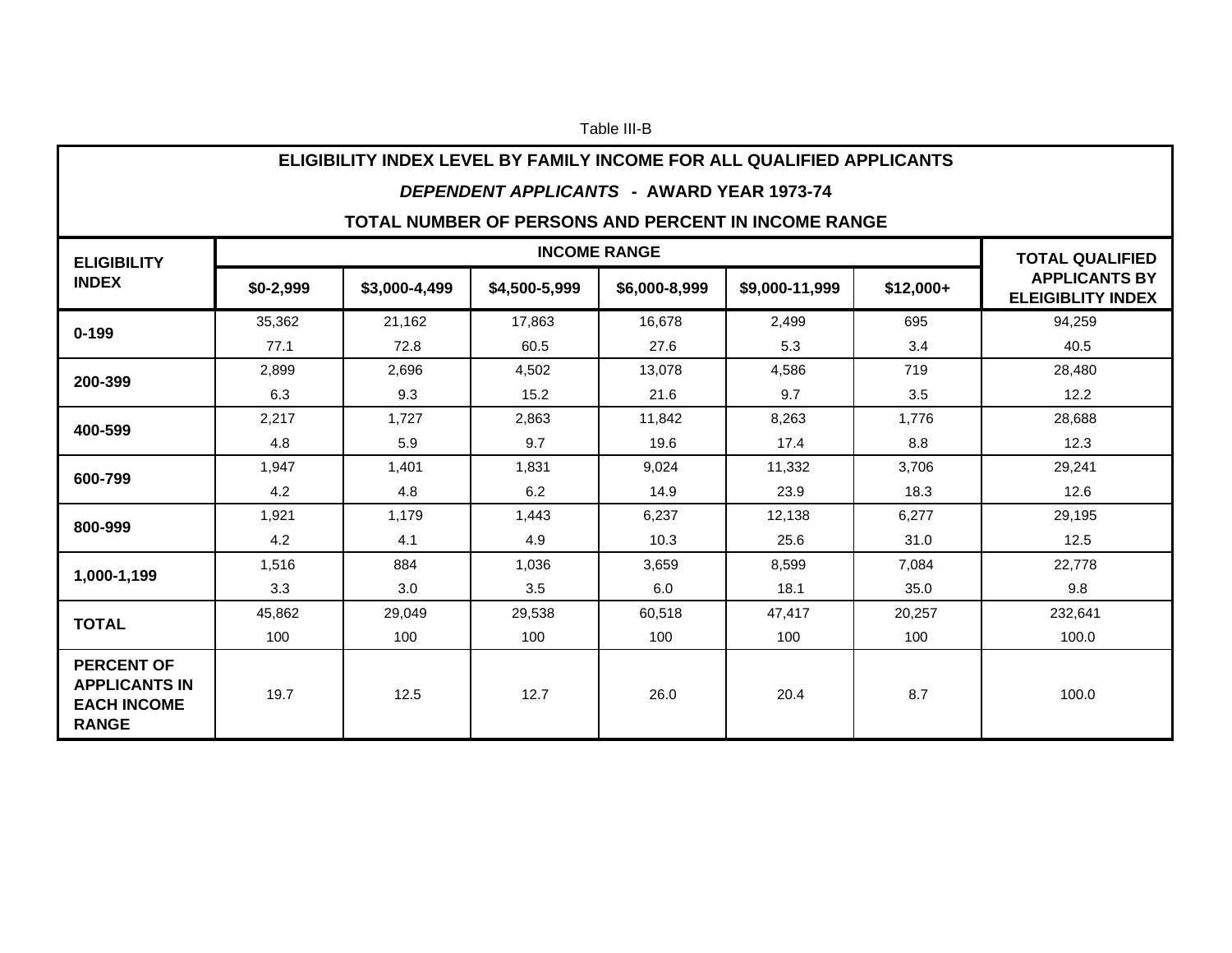#### Table III-C

# **ELIGIBILITY INDEX LEVEL BY FAMILY INCOME FOR ALL QUALIFIED APPLICANTS**

#### *INDEPENDENT APPLICANTS* **- AWARD YEAR 1973-74**

## **TOTAL NUMBER OF PERSONS AND PERCENT IN INCOME RANGE**

| <b>ELIGIBILITY</b>                                                              |            |               |               | <b>INCOME RANGE</b> |                |                | <b>TOTAL QUALIFIED</b>                           |
|---------------------------------------------------------------------------------|------------|---------------|---------------|---------------------|----------------|----------------|--------------------------------------------------|
| <b>INDEX</b>                                                                    | $$0-2,999$ | \$3,000-4,499 | \$4,500-5,999 | \$6,000-8,999       | \$9,000-11,999 | $$12,000+$     | <b>APPLICANTS BY</b><br><b>ELEIGIBLITY INDEX</b> |
| $0 - 199$                                                                       | 16,818     | 4,394         | 1,588         | 420                 | 21             | 11             | 23,252                                           |
|                                                                                 | 73.2       | 75.0          | 44.0          | 13.9                | 7.2            | 28.9           | 64.9                                             |
|                                                                                 | 1,143      | 561           | 534           | 315                 | 16             | $\mathbf 0$    | 2,569                                            |
| 200-399                                                                         | 5.0        | 9.6           | 14.8          | 10.4                | 5.5            | 0.0            | 7.2                                              |
| 400-599                                                                         | 1,127      | 306           | 510           | 511                 | 21             | $\overline{4}$ | 2,479                                            |
|                                                                                 | 4.9        | 5.2           | 14.1          | 16.9                | 7.2            | 10.5           | 6.9                                              |
| 600-799                                                                         | 1,137      | 174           | 417           | 595                 | 59             | 5              | 2,387                                            |
|                                                                                 | 4.9        | 3.0           | 11.6          | 19.7                | 20.2           | 13.2           | 6.7                                              |
| 800-999                                                                         | 1,791      | 270           | 360           | 656                 | 90             | 6              | 3,173                                            |
|                                                                                 | 7.8        | 4.6           | 10.0          | 21.7                | 30.8           | 15.8           | 8.9                                              |
| 1,000-1,199                                                                     | 972        | 154           | 196           | 524                 | 85             | 12             | 1,943                                            |
|                                                                                 | 4.2        | 2.6           | 5.4           | 17.3                | 29.1           | 31.6           | 5.4                                              |
| <b>TOTAL</b>                                                                    | 22,988     | 5,859         | 3,605         | 3,021               | 292            | 38             | 35,803                                           |
|                                                                                 | 100        | 100           | 100           | 100                 | 100            | 100            | 100.0                                            |
| <b>PERCENT OF</b><br><b>APPLICANTS IN</b><br><b>EACH INCOME</b><br><b>RANGE</b> | 64.2       | 16.4          | 10.1          | 8.4                 | 0.8            | 0.1            | 100.0                                            |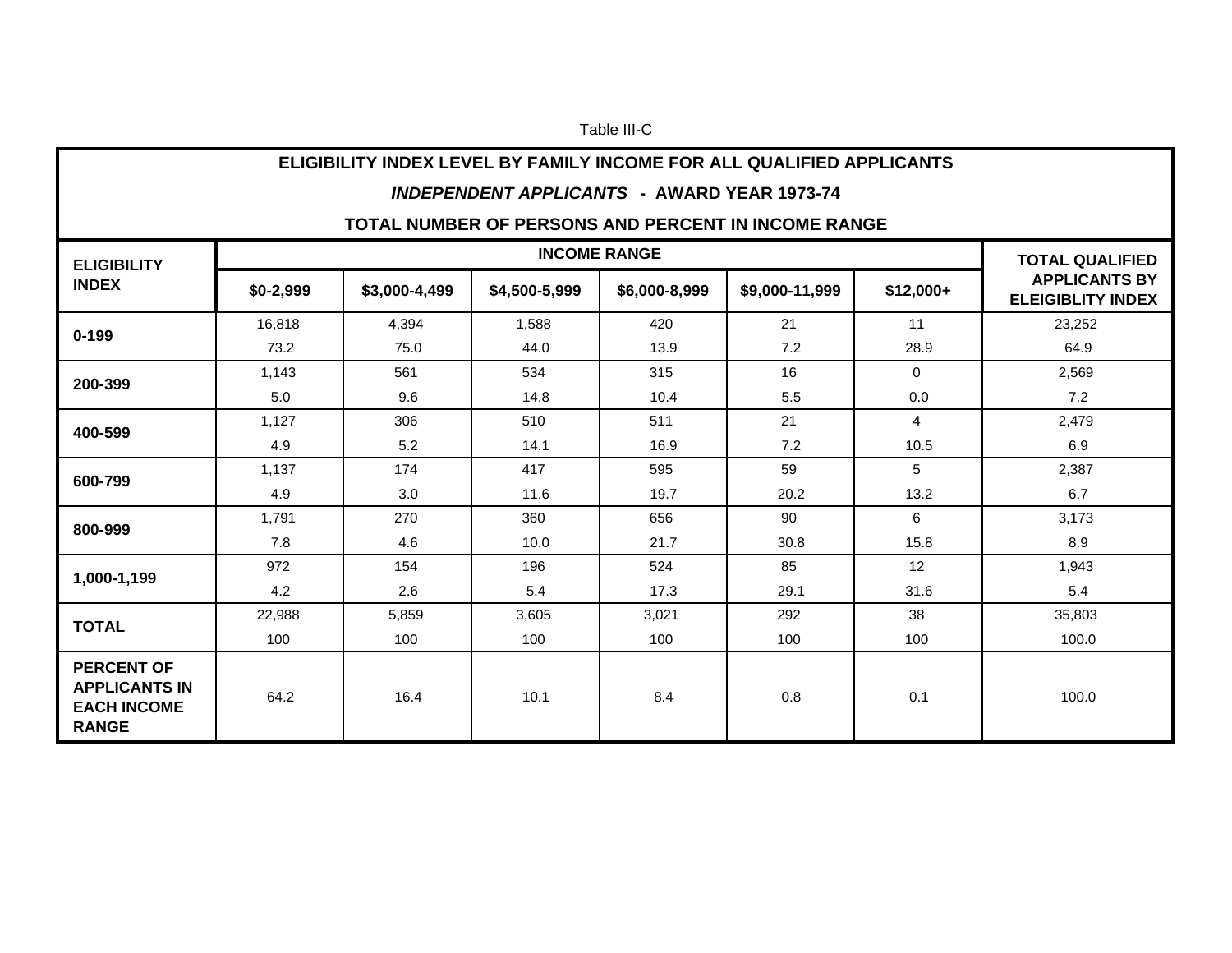|                                                                                                  | TOTAL APPLICANTS WITH SOCIAL SECURITY EDUCATIONAL BENEFITS<br>AWARD YEAR 1973-74 |               |               |                     |                |            |              |  |  |
|--------------------------------------------------------------------------------------------------|----------------------------------------------------------------------------------|---------------|---------------|---------------------|----------------|------------|--------------|--|--|
|                                                                                                  |                                                                                  |               |               | <b>INCOME RANGE</b> |                |            |              |  |  |
| <b>TOTAL APPLICANTS</b>                                                                          | \$0-2,999                                                                        | \$3,000-4,499 | \$4,500-5,999 | \$6,000-8,999       | \$9,000-11,999 | $$12,000+$ | <b>TOTAL</b> |  |  |
| <b>QUALIFYING</b>                                                                                | 48.5                                                                             | 40.3          | 32.0          | 20.3                | 8.5            | 1.9        | 29.7         |  |  |
| <b>NON-QUALIFYING</b>                                                                            | 51.5                                                                             | 59.7          | 68.0          | 79.7                | 91.5           | 98.1       | 70.3         |  |  |
| <b>TOTAL PERCENTAGE</b>                                                                          | 100.0                                                                            | 100.0         | 100.0         | 100.0               | 100.0          | 100.0      | 100.0        |  |  |
| <b>TOTAL NUMBER OF</b><br><b>APPLICANTS</b>                                                      | 16,227                                                                           | 7,909         | 7,288         | 11,489              | 6,354          | 5,859      | 55,126       |  |  |
| PERCENT OF TOTAL<br><b>NUMBER OF</b><br><b>APPLICANTS</b>                                        | 29.4                                                                             | 14.3          | 13.2          | 20.8                | 11.5           | 10.6       | 100.0        |  |  |
| <b>NUMBER OF QUALIFIED</b><br><b>APPLICANTS</b>                                                  | 7,875                                                                            | 3,185         | 2,334         | 2,334               | 542            | 109        | 16,379       |  |  |
| <b>PERCENTAGE OF</b><br><b>QUALIFIED</b><br><b>APPLICANTS WITHIN</b><br><b>EACH INCOME RANGE</b> | 48.1                                                                             | 19.4          | 14.2          | 14.2                | 3.3            | 0.7        | 100.0        |  |  |

**Table IV-A**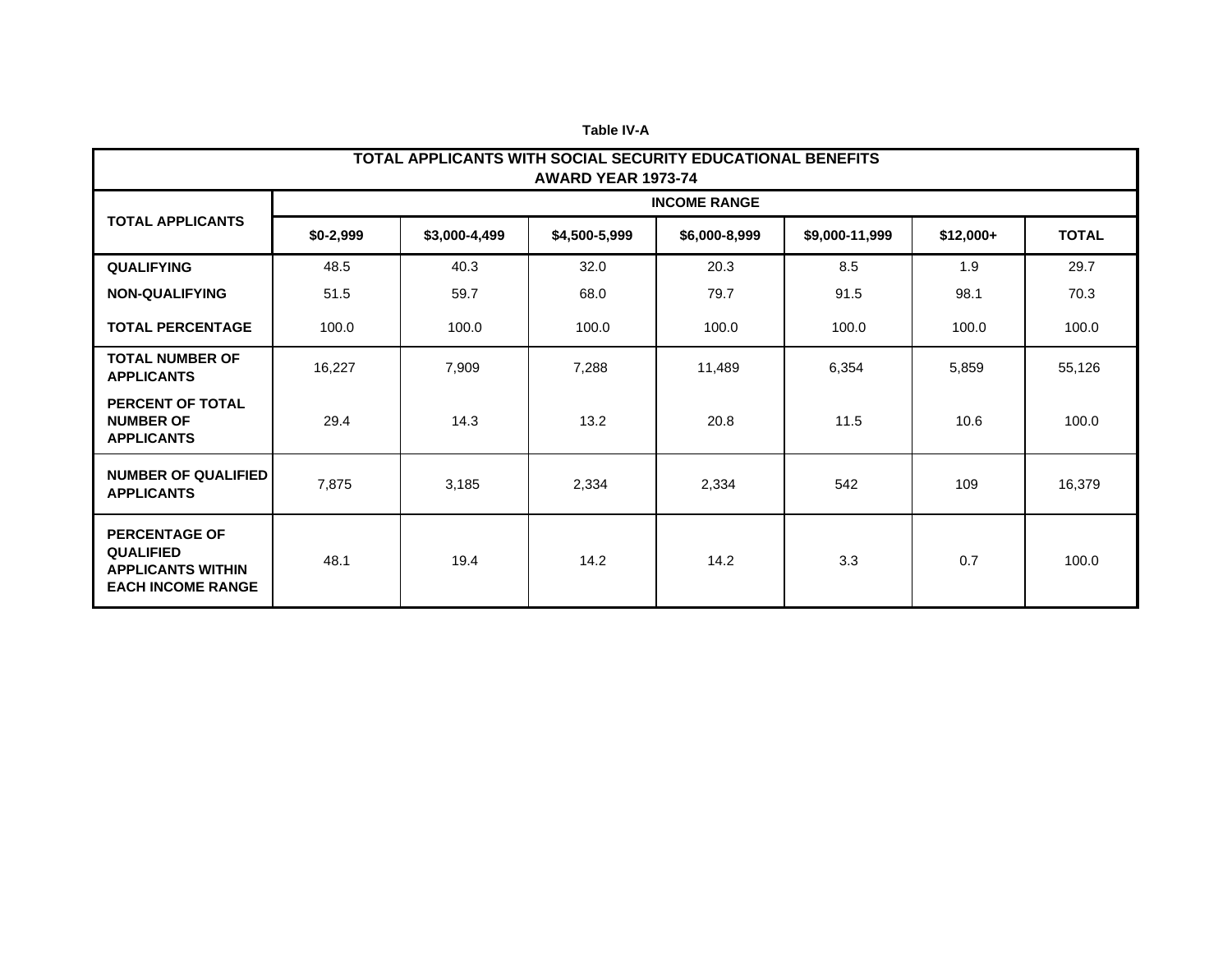|                                                                                                  | TOTAL APPLICANTS WITH VETERAN'S EDUCATIONAL BENEFITS<br>AWARD YEAR 1973-74 |               |               |                     |                |            |              |  |  |
|--------------------------------------------------------------------------------------------------|----------------------------------------------------------------------------|---------------|---------------|---------------------|----------------|------------|--------------|--|--|
|                                                                                                  |                                                                            |               |               | <b>INCOME RANGE</b> |                |            |              |  |  |
| <b>TOTAL APPLICANTS</b>                                                                          | $$0-2,999$                                                                 | \$3,000-4,499 | \$4,500-5,999 | \$6,000-8,999       | \$9,000-11,999 | $$12,000+$ | <b>TOTAL</b> |  |  |
| <b>QUALIFYING</b>                                                                                | 39.3                                                                       | 24.3          | 16.6          | 9.9                 | 4.2            | 0.8        | 18.8         |  |  |
| <b>NON-QUALIFYING</b>                                                                            | 60.7                                                                       | 75.7          | 83.4          | 90.1                | 95.8           | 99.2       | 81.2         |  |  |
| <b>TOTAL PERCENTAGE</b>                                                                          | 100.0                                                                      | 100.0         | 100.0         | 100.0               | 100.0          | 100.0      | 100.0        |  |  |
| <b>TOTAL NUMBER OF</b><br><b>APPLICANTS</b>                                                      | 6,687                                                                      | 4,113         | 3,946         | 5,823               | 3,271          | 2,805      | 26,645       |  |  |
| PERCENT OF TOTAL<br><b>NUMBER OF</b><br><b>APPLICANTS</b>                                        | 25.1                                                                       | 15.4          | 14.8          | 21.9                | 12.3           | 10.5       | 100.0        |  |  |
| <b>NUMBER OF QUALIFIED</b><br><b>APPLICANTS</b>                                                  | 2,630                                                                      | 1,000         | 656           | 574                 | 138            | 22         | 5,020        |  |  |
| <b>PERCENTAGE OF</b><br><b>QUALIFIED</b><br><b>APPLICANTS WITHIN</b><br><b>EACH INCOME RANGE</b> | 52.4                                                                       | 19.9          | 13.1          | 11.4                | 2.7            | 0.4        | 100.0        |  |  |

**Table V-A**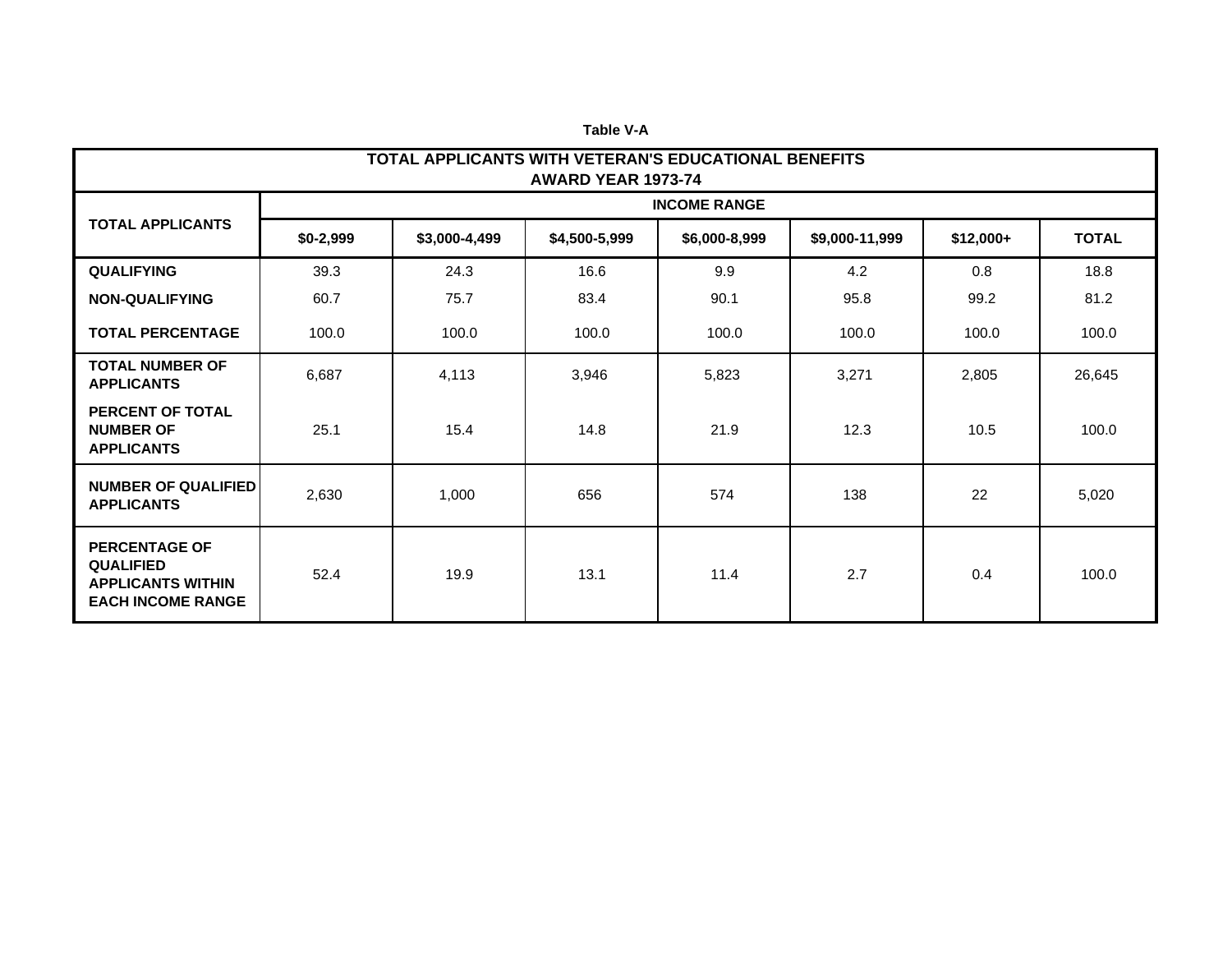#### **All Applicants - Award Year 1973-74 BEOG Applicants by State**

|                                 | <b>Total Applicants</b> | <b>Total</b><br>Qualifying | <b>Non</b><br>Qualifying |
|---------------------------------|-------------------------|----------------------------|--------------------------|
| Alabama                         | 8,860                   | 6,295                      | 2,565                    |
| Alaska                          | 519                     | 258                        | 261                      |
| Arizona                         | 2,970                   | 1,704                      | 1,266                    |
| Arkansas                        | 4,192                   | 3,022                      | 1,170                    |
| California                      | 35,375                  | 23,127                     | 12,248                   |
| Colorado                        | 5,857                   | 3,184                      | 2,673                    |
| Connecticut                     | 5,962                   | 2,200                      | 3,762                    |
| Delaware                        | 1,049                   | 558                        | 491                      |
| District of Columbia            | 2,410                   | 1,612                      | 798                      |
| Florida                         | 8,316                   | 5,414                      | 2,902                    |
| Georgia<br>Hawaii               | 7,443<br>900            | 5,070<br>414               | 2,373<br>486             |
| Idaho                           | 1,727                   | 928                        | 799                      |
| Illinois                        | 24,291                  | 12,123                     | 12,168                   |
| Indiana                         | 7,865                   | 3,491                      | 4,374                    |
| Iowa                            | 8,370                   | 3,928                      | 4,442                    |
| Kansas                          | 6,261                   | 3,382                      | 2,879                    |
| Kentucky                        | 6,907                   | 4,315                      | 2,592                    |
| Louisiana                       | 8,616                   | 6,361                      | 2,255                    |
| Maine                           | 3,184                   | 1,673                      | 1,511                    |
| Maryland                        | 7,246                   | 3,656                      | 3,590                    |
| Massachusetts                   | 15,159                  | 6,890                      | 8,269                    |
| Michigan                        | 18,811                  | 9,240                      | 9,571                    |
| Minnesota                       | 11,881                  | 5,286                      | 6,595                    |
| Mississippi                     | 7,253                   | 5,886                      | 1,367                    |
| Missouri                        | 8,220                   | 4,398                      | 3,822                    |
| Montana                         | 1,785                   | 968                        | 817                      |
| Nebraska                        | 4,671                   | 2,349                      | 2,322                    |
| Nevada                          | 661                     | 345                        | 316                      |
| New Hampshire                   | 1,476<br>18,556         | 620<br>8,041               | 856<br>10,515            |
| New Jersey<br><b>New Mexico</b> | 3,468                   | 2,334                      | 1,134                    |
| New York                        | 61,765                  | 32,201                     | 29,564                   |
| North Carolina                  | 10,926                  | 7,106                      | 3,820                    |
| North Dakota                    | 2,525                   | 1,274                      | 1,251                    |
| Ohio                            | 19,930                  | 9,367                      | 10,563                   |
| Oklahoma                        | 6,469                   | 4,412                      | 2,057                    |
| Oregon                          | 6,211                   | 3,283                      | 2,928                    |
| Pennsylvania                    | 39,735                  | 17,166                     | 22,569                   |
| Rhode Island                    | 2,975                   | 1,373                      | 1,602                    |
| South Carolina                  | 6,117                   | 4,367                      | 1,750                    |
| South Dakota                    | 3,168                   | 1,716                      | 1,452                    |
| Tennessee                       | 6,980                   | 4,496                      | 2,484                    |
| Texas                           | 21,488                  | 14,783                     | 6,705                    |
| Utah                            | 1,629                   | 824                        | 805                      |
| Vermont                         | 1,371                   | 585                        | 786                      |
| Virginia                        | 8,008                   | 4,709                      | 3,299                    |
| Washington                      | 7,060                   | 3,901                      | 3,159                    |
| West Virginia<br>Wisconsin      | 3,121<br>8,355          | 1,779<br>3,612             | 1,342<br>4,743           |
| Wyoming                         | 776                     | 431                        | 345                      |
| American Samoa                  |                         |                            |                          |
| Guam                            |                         |                            |                          |
| Puerto Rico                     | 12,896                  | 11,561                     | 1,335                    |
| Other                           | 565                     | 426                        | 139                      |
| Total                           | 482,331                 | 268,444                    | 213,887                  |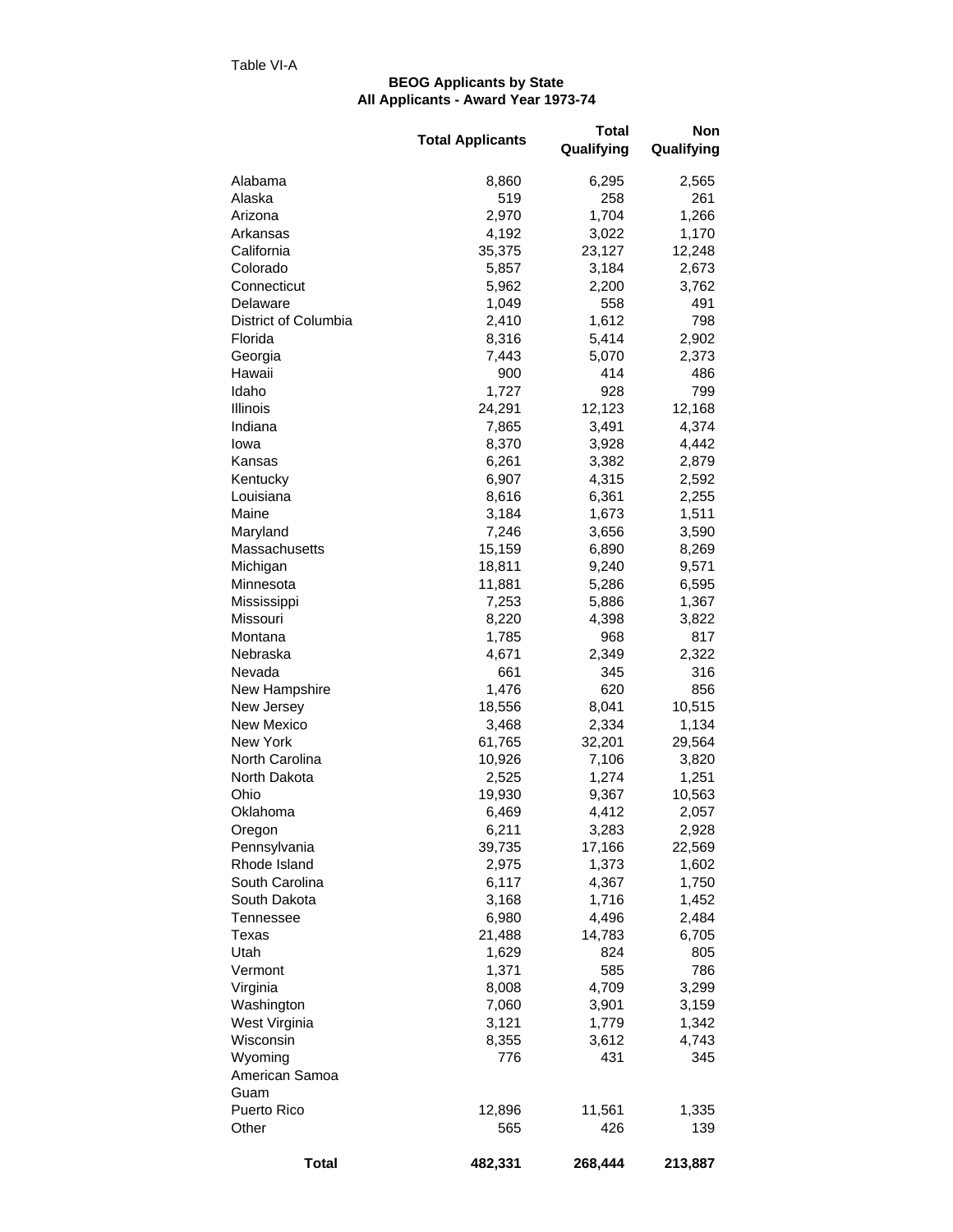#### **Dependent Students - Award Year 1973-74 BEOG Applicants by State**

|                         | Total<br><b>Applicants</b> | <b>Total Qualifying</b> | Non<br>Qualifying |
|-------------------------|----------------------------|-------------------------|-------------------|
| Alabama                 | 7,840                      | 5,662                   | 2,178             |
| Alaska                  | 414                        | 199                     | 215               |
| Arizona                 | 2,486                      | 1,444                   | 1,042             |
| Arkansas                | 3,829                      | 2,799                   | 1,030             |
| California              | 27,297                     | 17,526                  | 9,771             |
| Colorado                | 4,596                      | 2,453                   | 2,143             |
| Connecticut             | 5,564                      | 2,007                   | 3,557             |
| Delaware                | 933                        | 501                     | 432               |
| District of Columbia    | 1,941                      | 1,313                   | 628               |
| Florida                 | 7,258                      | 4,811                   | 2,447             |
| Georgia                 | 6,736                      | 4,652                   | 2,084             |
| Hawaii                  | 767                        | 344                     | 423               |
| Idaho                   | 1,438                      | 788                     | 650               |
| Illinois                | 20,709                     | 9,829                   | 10,880            |
| Indiana                 | 7,274                      | 3,215                   | 4,059             |
| Iowa                    | 7,696                      | 3,625                   | 4,071             |
| Kansas                  | 5,801                      | 3,126                   | 2,675             |
| Kentucky                | 6,181                      | 3,856                   | 2,325             |
| Louisiana               | 7,988                      | 5,920                   | 2,068             |
| Maine                   | 2,939                      | 1,570                   | 1,369             |
| Maryland                | 6,337                      | 3,118                   | 3,219             |
| Massachusetts           | 13,431                     | 5,973                   | 7,458             |
| Michigan                | 16,364                     | 7,657                   | 8,707             |
| Minnesota               | 10,875                     | 4,794                   | 6,081             |
| Mississippi<br>Missouri | 6,737<br>7,327             | 5,576<br>3,920          | 1,161<br>3,407    |
| Montana                 | 1,547                      | 832                     | 715               |
| Nebraska                | 4,265                      | 2,109                   | 2,156             |
| Nevada                  | 542                        | 288                     | 254               |
| New Hampshire           | 1,329                      | 564                     | 765               |
| New Jersey              | 16,283                     | 6,531                   | 9,752             |
| New Mexico              | 2,819                      | 1,932                   | 887               |
| New York                | 52,511                     | 26,324                  | 26,187            |
| North Carolina          | 9,987                      | 6,669                   | 3,318             |
| North Dakota            | 2,390                      | 1,195                   | 1,195             |
| Ohio                    | 18,188                     | 8,368                   | 9,820             |
| Oklahoma                | 5,440                      | 3,758                   | 1,682             |
| Oregon                  | 4,715                      | 2,342                   | 2,373             |
| Pennsylvania            | 36,980                     | 15,808                  | 21,172            |
| Rhode Island            | 2,669                      | 1,234                   | 1,435             |
| South Carolina          | 5,550                      | 4,085                   | 1,465             |
| South Dakota            | 2,961                      | 1,598                   | 1,363             |
| Tennessee               | 6,401                      | 4,160                   | 2,241             |
| Texas                   | 19,055                     | 13,340                  | 5,715             |
| Utah                    | 1,504                      | 755                     | 749               |
| Vermont                 | 1,221                      | 511                     | 710               |
| Virginia                | 7,322                      | 4,343                   | 2,979             |
| Washington              | 5,237                      | 2,706                   | 2,531             |
| West Virginia           | 2,896                      | 1,648                   | 1,248             |
| Wisconsin               | 7,598                      | 3,236                   | 4,362             |
| Wyoming                 | 678                        | 373                     | 305               |
| American Samoa          |                            |                         |                   |
| Guam                    |                            |                         |                   |
| Puerto Rico             | 11,901                     | 10,888                  | 1,013             |
| Other                   | 482                        | 366                     | 116               |
| <b>Total</b>            | 423,229                    | 232,641                 | 190,588           |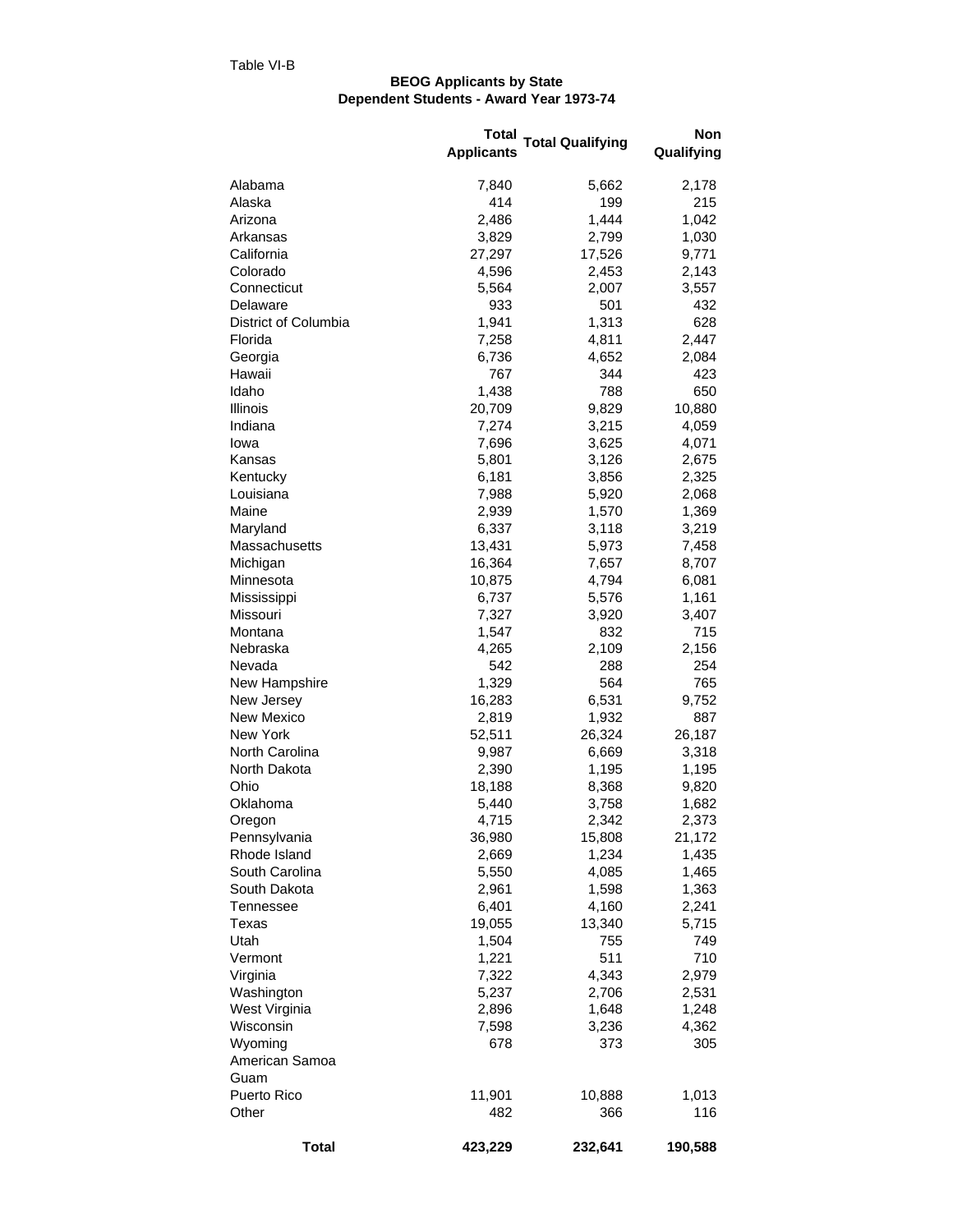#### **BEOG Applicants by State Independent Students - Award Year 1973-74**

|                      | <b>Total</b>      | <b>Total</b> | <b>Non</b> |
|----------------------|-------------------|--------------|------------|
|                      | <b>Applicants</b> | Qualifying   | Qualifying |
| Alabama              | 1,020             | 633          | 387        |
| Alaska               | 105               | 59           | 46         |
| Arizona              | 484               | 260          | 224        |
| Arkansas             | 363               | 223          | 140        |
| California           | 8,078             | 5,601        | 2,477      |
| Colorado             | 1,261             | 731          | 530        |
| Connecticut          | 398               | 193          | 205        |
| Delaware             | 116               | 57           | 59         |
| District of Columbia | 469               | 299          | 170        |
| Florida              | 1,058             | 603          | 455        |
| Georgia              | 707               | 418          | 289        |
| Hawaii               | 133               | 70           | 63         |
| Idaho                | 289               | 140          | 149        |
| Illinois             | 3,582             | 2,294        | 1,288      |
| Indiana              | 591               | 276          | 315        |
| lowa                 | 674               | 303          | 371        |
| Kansas               | 460               | 256          | 204        |
| Kentucky             | 726               | 459          | 267        |
| Louisiana            | 628               | 441          | 187        |
| Maine                | 245               | 103          | 142        |
| Maryland             | 909               | 538          | 371        |
| Massachusetts        | 1,728             | 917          | 811        |
| Michigan             | 2,447             | 1,583        | 864        |
| Minnesota            | 1,006             | 492          | 514        |
| Mississippi          | 516               | 310          | 206        |
| Missouri             | 893               | 478          | 415        |
| Montana              | 238               | 136          | 102        |
| Nebraska             | 406               | 240          | 166        |
| Nevada               | 119               | 57           | 62         |
| New Hampshire        | 147               | 56           | 91         |
| New Jersey           | 2,273             | 1,510        | 763        |
| <b>New Mexico</b>    | 649               | 402          | 247        |
| New York             | 9,254             | 5,877        | 3,377      |
| North Carolina       | 939               | 437          | 502        |
| North Dakota         | 135               | 79           | 56         |
| Ohio                 | 1,742             | 999          | 743        |
| Oklahoma             | 1,029             | 654          | 375        |
| Oregon               | 1,496             | 941          | 555        |
| Pennsylvania         | 2,755             | 1,358        | 1,397      |
| Rhode Island         | 306               | 139          | 167        |
| South Carolina       | 567               | 282          | 285        |
| South Dakota         | 207               | 118          | 89         |
| Tennessee            | 579               | 336          | 243        |
| Texas                | 2,433             | 1,443        | 990        |
| Utah                 | 125               | 69           | 56         |
| Vermont              | 150               | 74           | 76         |
| Virginia             | 686               | 366          | 320        |
| Washington           | 1,823             | 1,195        | 628        |
| West Virginia        | 225               | 131          | 94         |
| Wisconsin            | 757               | 376          | 381        |
| Wyoming              | 98                | 58           | 40         |
| American Samoa       |                   |              |            |
| Guam                 |                   |              |            |
| Puerto Rico          | 995               | 673          | 322        |
| Other                | 83                | 60           | 23         |
| <b>Total</b>         | 59,102            | 35,803       | 23,299     |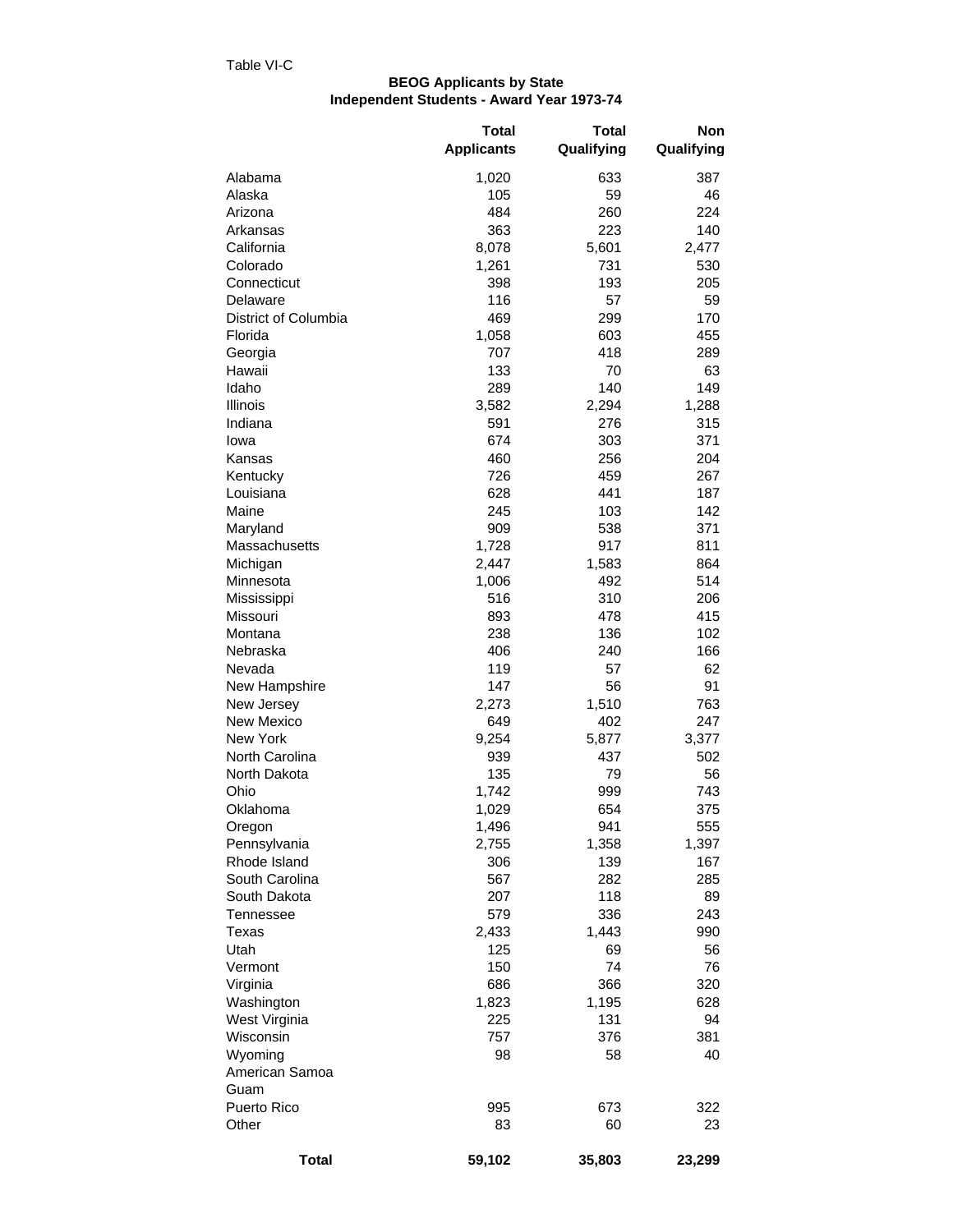## **BASIC EDUCATIONAL OPPORTUNITY GRANT PROGRAM PAYMENT SCHEDULE FOR ACADEMIC YEAR 1973-74**

The payment schedule is to be used in the calculation of awards for the Basic Educational Opportunity Grant Program for the 1973-74 academic year and will be in effect until June 30, 1974. It indicates the amount of a student's award based on a given expected family contribution and cost of attendance.

To use the payment schedule, take that amount of the student's family contribution (from the "Family Contribution Analysis Report" provided by the student) and the total allowable costs of attendance (according to the Basic Grant Regulations, Section 190.51) for the full academic year for that student. The various ranges for family contribution appear across the top of the table and appropriate ranges of total student costs appear along the left-hand side of the table. By locating the student in each proper range, the amount of the student's award for the full academic year can be determined.

In developing the payment schedule, the appropriate reduction language specified in the legislation has already been taken into account. There are certain cases, though, where the award from the payment schedule will not be the amount that should be disbursed to a student. For example, when a student has enrolled for only one term, his award must be reduced to reflect that reduced period of attendance. For a complete discussion of such cases, see the Program Notes: Calculation of the Amount of a Student's Basic Educational Opportunity Grant.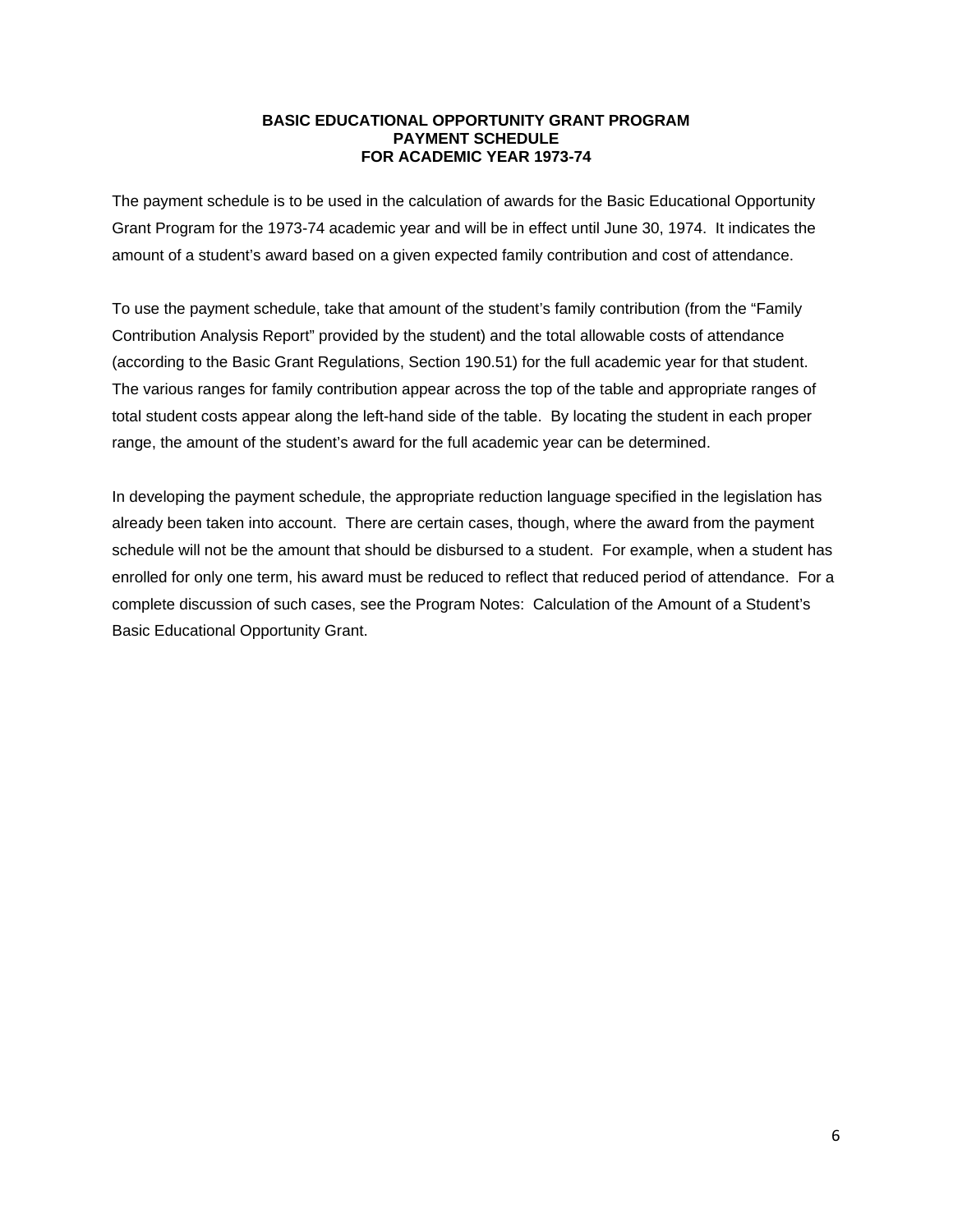#### **BASIC EDUCATIONAL OPPORTUNITY GRANT PROGRAMPAYMENT SCHEDULEAWARD YEAR 1973-74**

|                   | <b>FAMILY CONTRIBTUION</b> |     |     |     |     |     |     |     |     |     |     |     |           |     |     |     |     |     |     |     |     |      |      |      |       |
|-------------------|----------------------------|-----|-----|-----|-----|-----|-----|-----|-----|-----|-----|-----|-----------|-----|-----|-----|-----|-----|-----|-----|-----|------|------|------|-------|
| <b>COST OF</b>    | 0                          |     | 50  | 100 | 150 | 200 | 250 | 300 | 350 | 400 | 450 | 500 | 550       | 600 | 650 | 700 | 750 | 800 | 850 | 900 | 950 | 1000 | 1050 | 1100 | 1150  |
| <b>ATTENDANCE</b> |                            | ΤО  | TO  | TO  | TO  | TO  | TO  | то  | TO  | TO. | TO  | TO  | <b>TO</b> | TO  | то  | TO  | TO  | TO. | TO  | TO  | то  | TO.  | TO.  | то   | And   |
|                   |                            | 49  | 99  | 149 | 199 | 249 | 299 | 349 | 399 | 449 | 499 | 549 | 599       | 649 | 699 | 749 | 799 | 849 | 899 | 949 | 999 | 1049 | 1099 | 1149 | Above |
| 1100              |                            |     |     |     |     |     |     |     |     |     |     |     |           |     |     |     |     |     |     |     |     |      |      |      |       |
| TO.               | 452                        | 443 | 427 | 411 | 395 | 379 | 363 | 347 | 331 | 293 | 278 | 263 | 248       | 217 | 203 | 189 | 175 | 124 | 113 | 100 | 75  | 50   | 0    |      | 0     |
| 1129              |                            |     |     |     |     |     |     |     |     |     |     |     |           |     |     |     |     |     |     |     |     |      |      |      |       |
| 1150              |                            |     |     |     |     |     |     |     |     |     |     |     |           |     |     |     |     |     |     |     |     |      |      |      |       |
| то                | 452                        | 443 | 427 | 411 | 395 | 379 | 363 | 347 | 331 | 293 | 278 | 263 | 248       | 217 | 203 | 189 | 175 | 124 | 113 | 102 | 91  | 75   | 50   |      | 0     |
| 1199              |                            |     |     |     |     |     |     |     |     |     |     |     |           |     |     |     |     |     |     |     |     |      |      |      |       |
| 1200              |                            |     |     |     |     |     |     |     |     |     |     |     |           |     |     |     |     |     |     |     |     |      |      |      |       |
| TO                | 452                        | 443 | 427 | 411 | 395 | 379 | 363 | 347 | 331 | 293 | 278 | 263 | 248       | 217 | 203 | 189 | 175 | 124 | 113 | 102 | 91  | 81   | 70   | 50   | 0     |
| 1249              |                            |     |     |     |     |     |     |     |     |     |     |     |           |     |     |     |     |     |     |     |     |      |      |      |       |
| 1250              |                            |     |     |     |     |     |     |     |     |     |     |     |           |     |     |     |     |     |     |     |     |      |      |      |       |
| And               | 452                        | 443 | 427 | 411 | 395 | 379 | 363 | 347 | 331 | 293 | 278 | 263 | 248       | 217 | 203 | 189 | 175 | 124 | 113 | 102 | 91  | 81   | 70   | 59   | 0     |
| Above             |                            |     |     |     |     |     |     |     |     |     |     |     |           |     |     |     |     |     |     |     |     |      |      |      |       |

Table VII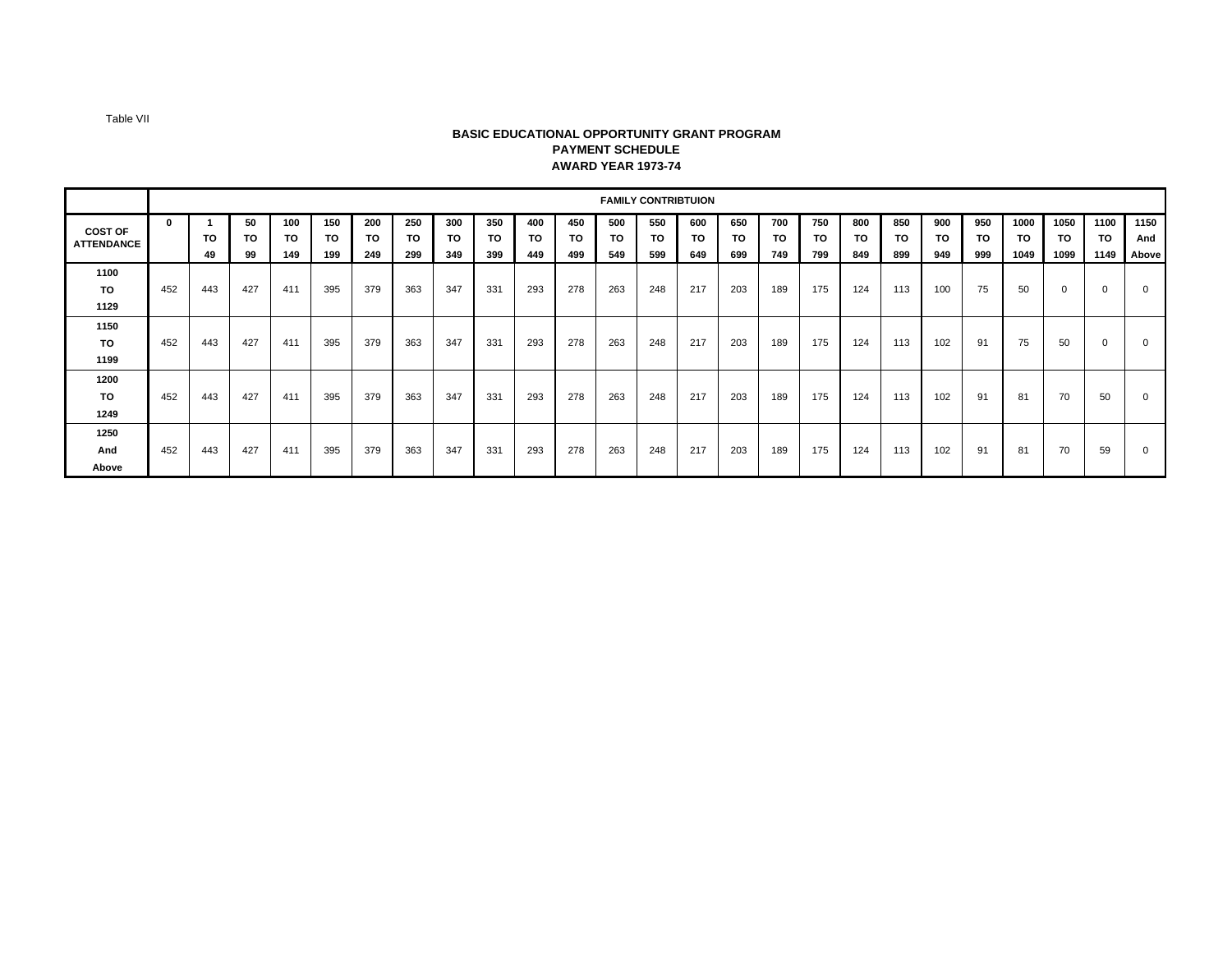## **Basic Educational Opportunity Grant Program End-of-Year Report – Academic Year 1973-74**

#### **Part II**

The following data is Part II of a general status report for the Basic Grant Program for the 1973-74 academic year. Whereas Part I is concerned with the summary of applicant information, Part II deals with program data as reported by eligible institutions through periodic Progress Reports. Progress Reports are the vehicle through which necessary adjustments to the initial authorization of BEOG funds are made based on the actual demand for funds as reflected by the enrollment of eligible students at the institution.

Data in the attached tables represent the latest available information for 1973-74 as reflected on the endof-year institutional progress reports. It should be noted, however, that minor changes of expenditures and student counts reported in the attached tables may still occur as the result of final reconciliations between the Office of Education and institutional expenditure and student recipient records. Such reconciliation is accomplished by means of a Student Validation Roster which is prepared by the Office of Education and must be verified by the institution. As of this date, this process has not been completed for all institutions.

A comparison between Part I and Part II indicates that out of 268,444 qualifying applicants, 185,249 were awarded Basic Grants. A number of explanations can be offered to account for the difference in the number that qualified and the number of recipients. Since the deadline for filing of applications was extended during the first year to April 1, a considerable number of high school seniors submitted applications even though they would not actually enroll until the 1974-75 academic year. Such students will, of course, inflate the number of eligible students in the applicant data base.

Other reasons include the fact that some students, even though they qualified, enrolled as part-time students and as such would not be eligible to receive an award. Also, a number of qualifying students did not actually enroll. The comparatively small size of the award during the 1973-74 academic year may be a further contributing factor to students decisions as to attendance and non-attendance.

Difficulties experienced in the first year of operations are expected to decrease as the program gains experience. Therefore, the difference between the number of qualifying students and the number of recipients is expected to decrease in future years, and the 1973-74 data is not expected to be indicative of further program tends.

With these general qualifications described above, the following tables provide a summary of institutional reported information. In interpreting the tables it should be noted that only first-year full-time students were eligible. Student eligibility has been expanded to include second year students during 1974-75 and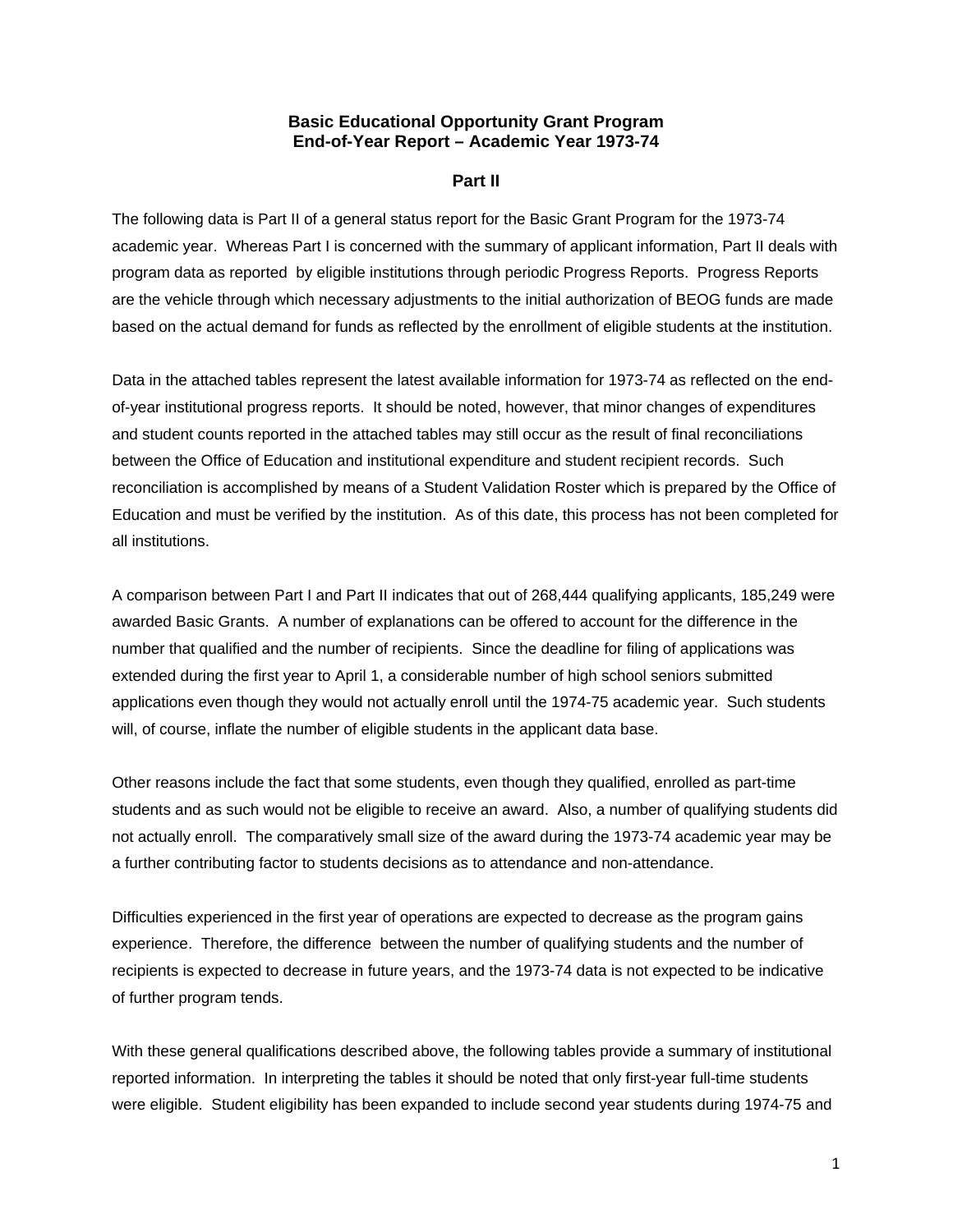third year students during 1975-76. Therefore, the proportionate distribution of funds and students is expected to change between type and level of institutions.

## **Summary of Institutional Reported Data (1973-74)**

Table I provides the national summary statistics for the total expenditures and the total students aided with average BEOG award by type as well as level of institution. Table I indicates that out of \$49.8 million expended on Basic Grant awards, 185,249 students were aided with an average award of \$269. Out of the total expenditure of \$49.8 million, institutional distribution was as follows:

- a) Public institutions received \$32.9 million aiding 120,435 students with an average award of \$274;
- b) Private non-profit institutions received \$13.0 million aiding 47,818 students with an average award of \$273.
- c) Private proprietary institutions received \$3.5 million aiding 14,457 students with an average award of \$242; and
- d) Institutions that could not be classified and therefore listed as "Other" received \$343,233 aiding 2,539 students with an average award of \$135. *(see footnote)*

Tables II and III provide a more detailed summary of total expenditures and the corresponding number of recipients, respectively, by state and type of institution.

# *Footnote - Tables I, II, & III*

Distribution of expenditures is based on institutional evaluation as to control and the level of such institutions. Information as to type and control of institutions is unverified data taken directly from institutional reports. Because some institutions did not report level and type, they could not be classified or categorized as either public, private proprietary, or private non-profit. For this reason an "Other" category has been incorporated in the tables to include those institutions that could not be classified. In addition, there may be slight discrepancies as to institutional type and control because of reporting errors, but these discrepancies are minor.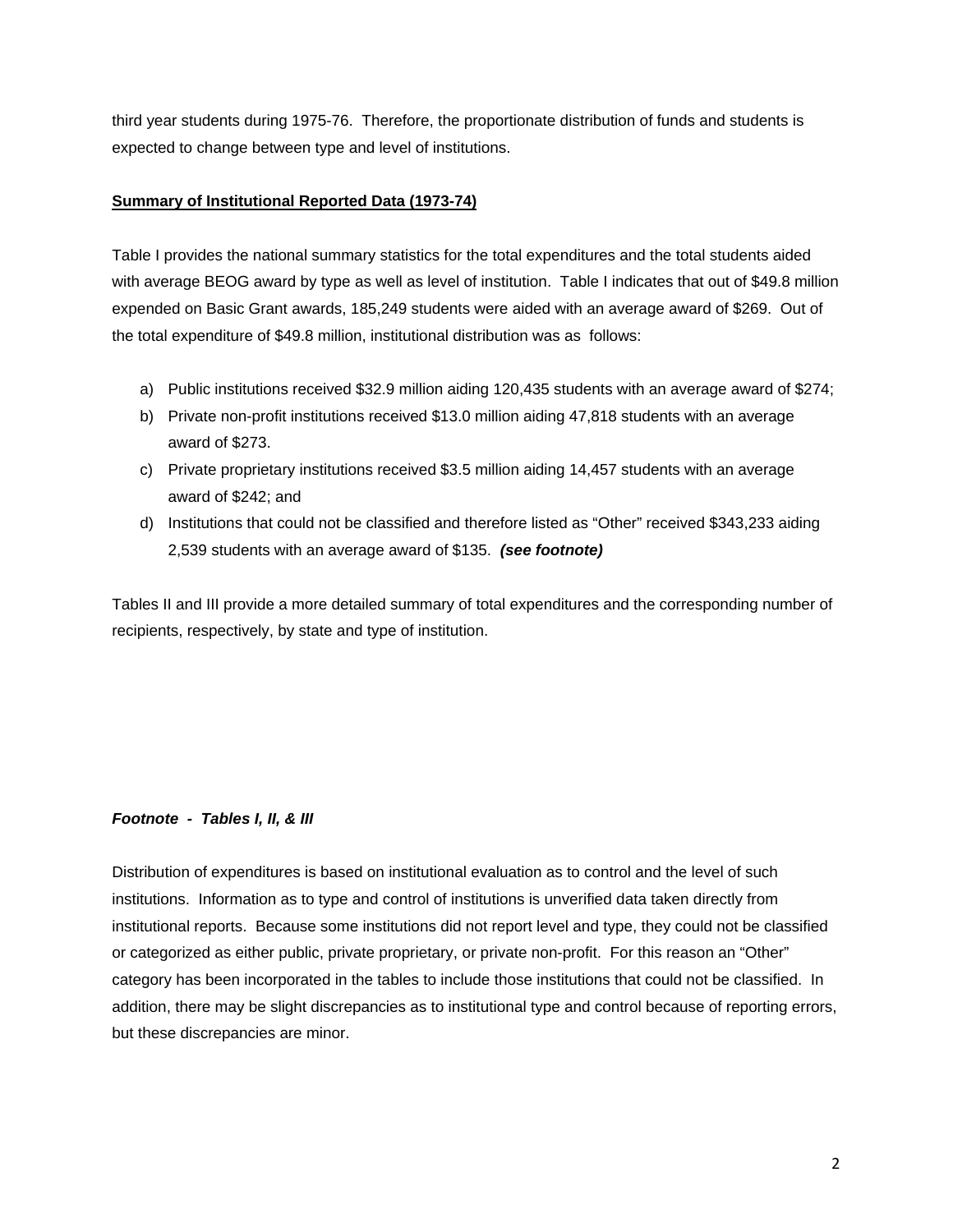| Table I                                                        |                                                                          |         |       |  |  |  |  |  |  |
|----------------------------------------------------------------|--------------------------------------------------------------------------|---------|-------|--|--|--|--|--|--|
| <b>Basic Grant Expenditures, Recipients, and Average Award</b> |                                                                          |         |       |  |  |  |  |  |  |
| <b>By Type of Institution</b>                                  |                                                                          |         |       |  |  |  |  |  |  |
| Award Year 1973-74                                             |                                                                          |         |       |  |  |  |  |  |  |
| <b>Type of Institution</b>                                     | <b>Total Expenditure</b><br><b>Total Student</b><br><b>Average Award</b> |         |       |  |  |  |  |  |  |
| <b>Total Public</b>                                            | \$32,948,801                                                             | 120,435 | \$274 |  |  |  |  |  |  |
| <b>Universities</b>                                            | 16,365,173                                                               | 59,856  | 273   |  |  |  |  |  |  |
| Other 4 Year                                                   | 4,169,901                                                                | 15,175  | 275   |  |  |  |  |  |  |
| 2 Year                                                         | 12,035,559                                                               | 43,959  | 274   |  |  |  |  |  |  |
| 1 Year but under 2 Year                                        | 84,862                                                                   | 361     | 235   |  |  |  |  |  |  |
| 6 Months but under 2 Year                                      | 293,306                                                                  | 1,084   | 271   |  |  |  |  |  |  |
| <b>Total Private Non-Profit</b>                                | \$13,077,413                                                             | 47,818  | \$273 |  |  |  |  |  |  |
| <b>Universities</b>                                            | 4,215,182                                                                | 15,397  | 274   |  |  |  |  |  |  |
| Other 4 Year                                                   | 6,865,254                                                                | 25,105  | 273   |  |  |  |  |  |  |
| 2 Year                                                         | 1,771,969                                                                | 6,503   | 272   |  |  |  |  |  |  |
| 1 Year but under 2 Year                                        | 65,284                                                                   | 239     | 273   |  |  |  |  |  |  |
| 6 Months but under 2 Year                                      | 159,724                                                                  | 574     | 278   |  |  |  |  |  |  |
| <b>Total Private Profit-Making</b>                             | \$3,504,504                                                              | 14,457  | \$242 |  |  |  |  |  |  |
| <b>Universities</b>                                            | 5,567                                                                    | 29      | 192   |  |  |  |  |  |  |
| Other 4 Year                                                   | 124,842                                                                  | 521     | 240   |  |  |  |  |  |  |
| 2 Year                                                         | 1,390,032                                                                | 5,725   | 243   |  |  |  |  |  |  |
| 1 Year but under 2 Year                                        | 999,919                                                                  | 4,120   | 243   |  |  |  |  |  |  |
| 6 Months but under 2 Year                                      | 984,144                                                                  | 4,062   | 242   |  |  |  |  |  |  |
| Other                                                          | \$343,233                                                                | 2,539   | \$135 |  |  |  |  |  |  |
| <b>Total</b>                                                   | \$49,873,951                                                             | 185,249 | \$269 |  |  |  |  |  |  |

**NOTE:** Based on the 1973-74 payment schedule, the maximum award was \$452 and the minimum award was \$50.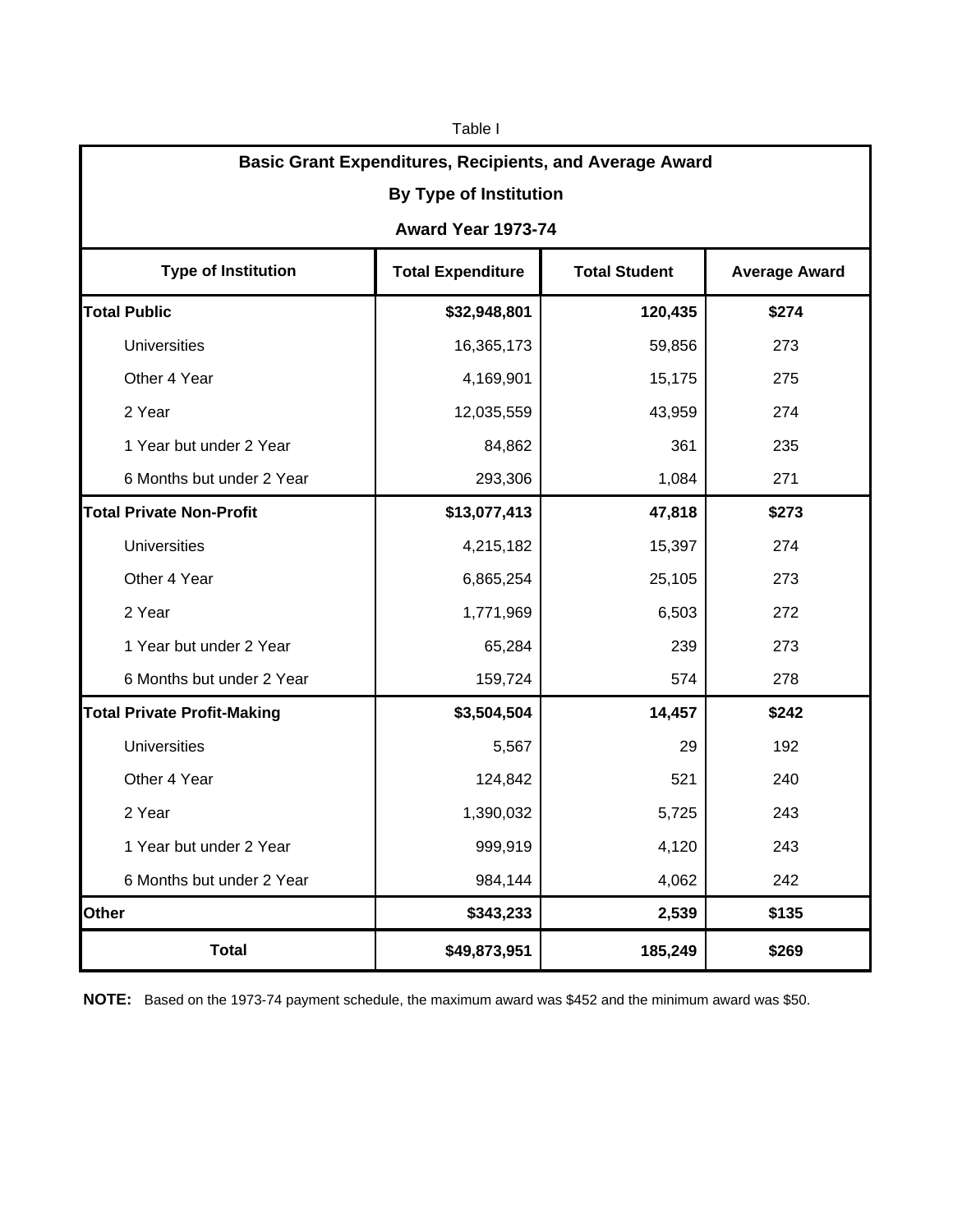# **Basic Educational Opportunity Grant Program Distribution of Expenditures by Institution Type Award Year 1973-74**

|                             | <b>Public</b>      | Proprietary      | <b>Private</b>   | Other          | <b>Total</b>       |
|-----------------------------|--------------------|------------------|------------------|----------------|--------------------|
| Alabama                     | \$726,797          | \$104,001        | \$436,237        | \$7,870        | \$1,274,905        |
| Alaska                      | 21,231             | 710              | 11,678           | 0              | 33,619             |
| Arizona                     | 209,783            | 164,039          | 17,938           | 6,400          | 398,160            |
| Arkansas                    | 396,926            | 24,003           | 126,558          | 0              | 547,487            |
| California                  | 3,085,287          | 458,930          | 614,321          | 20,660         | 4,179,198          |
| Colorado                    | 438,616            | 62,722           | 28,087           | 0              | 529,425            |
| Connecticut                 | 185,780            | 19,626           | 108,643          | 11,690         | 325,739            |
| Delaware                    | 102,505            | 0                | 15,578           | 0              | 118,083            |
| District of Columbia        | 43,143             | 79,677           | 97,281           | 0              | 220,101            |
| Florida                     | 644,541            | 68,216           | 199,125          | 0              | 911,882            |
| Georgia                     | 671,346            | 117,276          | 342,911          | 3,200          | 1,134,733          |
| Hawaii                      | 36,269             | 11,939           | 4,776            | 0              | 52,984             |
| Idaho                       | 93,185             | 0                | 27,060           | 0              | 120,245            |
| Illinois                    | 1,260,912          | 118,014          | 600,803          | 16,350         | 1,996,079          |
| Indiana                     | 287,664            | 101,715          | 228,937          | 7,380          | 625,696            |
| lowa                        | 356,625            | 24,923           | 290,044          | 11,690         | 683,282            |
| Kansas                      | 468,515            | 31,271           | 195,899          | 4,180          | 699,865            |
| Kentucky                    | 495,390            | 126,797          | 247,789          | 3,200          | 873,176            |
| Louisiana                   | 1,015,424          | 81,480           | 124,902          | 3,200          | 1,225,006          |
| Maine                       | 153,495            | 14,217           | 56,272           | 9,600          | 233,584            |
| Maryland                    | 542,302            | 19,551           | 112,711          | 6,400          | 680,964            |
| Massachusetts               | 523,956            | 57,700           | 597,400          | 8,602          | 1,187,658          |
| Michigan                    | 1,058,275          | 65,697           | 336,010          | 5,290          | 1,465,272          |
| Minnesota                   | 633,083            | 30,006           | 265,349          | 8,001          | 936,439            |
| Mississippi                 | 1,243,248          | 41,219           | 148,427          | 0              | 1,432,894          |
| Missouri                    | 500,378            | 34,509           | 234,689          | 5,290          | 774,866            |
| Montana                     | 104,513            | 8,830            | 26,354           | 0              | 139,697            |
| Nebraska                    | 261,637            | 15,659           | 153,071          | 6,400          | 436,767            |
| Nevada                      | 26,880             | 0                | 2,096            | 0              | 28,976             |
| New Hampshire               | 58,030             | 5,773            | 49,770           | 0              | 113,573            |
| New Jersey                  | 851,214            | 98,163           | 250,734          | 8,703          | 1,208,814          |
| New Mexico                  | 375,658            | 9,002            | 35,005           | 8,490          | 428,155            |
| New York                    | 4,580,978          | 255,542          | 1,174,275        | 16,000         | 6,026,795          |
| North Carolina              | 1,096,225          | 23,513           | 522,308          | 16,000         | 1,658,046          |
| North Dakota                | 192,974            | 14,505           | 26,566           | 2,090          | 236,135            |
| Ohio                        | 949,275            | 109,508          | 465,377          | 11,560         | 1,535,720          |
| Oklahoma                    | 736,970            | 27,151           | 146,371          | 6,400          | 916,892            |
| Oregon                      | 447,478            | 25,828           | 111,927          | 3,477          | 588,710            |
| Pennsylvania                | 1,264,720          | 400,448          | 924,275          | 58,300         | 2,647,743          |
| Rhode Island                | 99,336             | 13,977           | 67,644           | 0              | 180,957            |
| South Carolina              | 476,209            | 45,876           | 270,680          | 0              | 792,765            |
| South Dakota                | 196,897            | 46,565           | 75,069           | 6,400          | 324,931            |
| Tennessee                   | 509,646            | 103,055          | 453,102          | 20,180         | 1,085,983          |
| Texas                       | 2,290,185          | 257,759          | 540,289          | 7,380          | 3,095,613          |
| Utah                        | 109,073            | 1,954            | 5,998            | 0              | 117,025            |
| Vermont                     | 69,269             | 0                | 85,919           | 3,200          | 158,388            |
| Virginia                    | 618,980            | 56,926           | 206,890          | 7,380          | 890,176            |
| Washington<br>West Virginia | 493,892<br>281,814 | 44,499<br>25,218 | 96,599<br>77,358 | 4,180<br>2,090 | 639,170<br>386,480 |
|                             |                    |                  |                  |                |                    |
| Wisconsin<br>Wyoming        | 378,806<br>62,753  | 46,590<br>9,925  | 153,013          | 16,000<br>0    | 594,409<br>72,678  |
| Guam                        | 5,852              | 0                | 0<br>0           | 0              | 5,852              |
| Puerto Rico                 |                    | 0                | 1,687,298        | 0              |                    |
| Virgin Islands              | 1,209,052<br>2,609 | 0                | 0                | 0              | 2,896,350<br>2,609 |
| Amerian Somoa               | 3,200              | 0                | 0                | 0              | 3,200              |
|                             |                    |                  |                  |                |                    |
| <b>Total</b>                | \$32,948,801       | \$3,504,504      | \$13,077,413     | \$343,233      | \$49,873,951       |